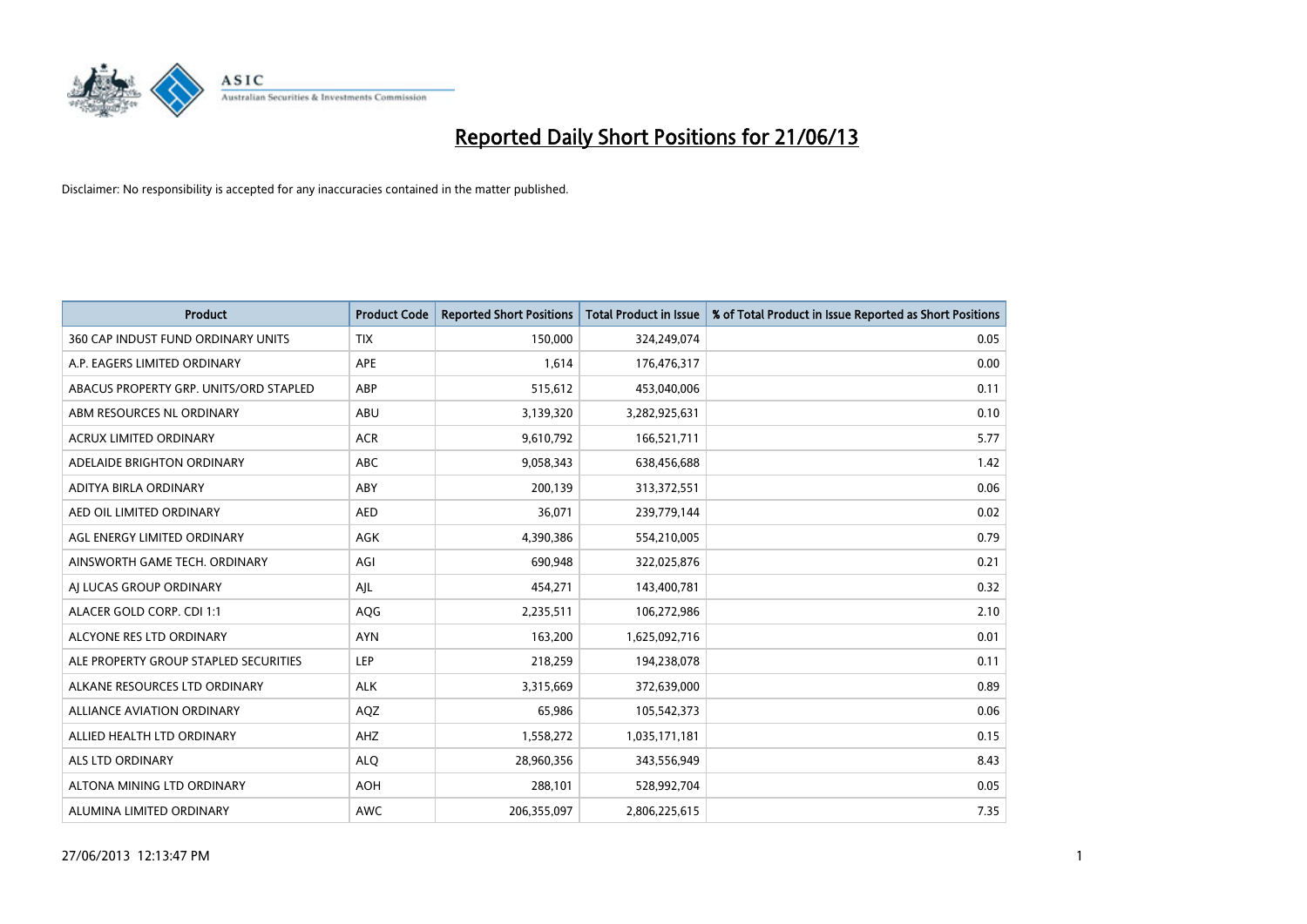

| <b>Product</b>                          | <b>Product Code</b> | <b>Reported Short Positions</b> | <b>Total Product in Issue</b> | % of Total Product in Issue Reported as Short Positions |
|-----------------------------------------|---------------------|---------------------------------|-------------------------------|---------------------------------------------------------|
| AMALGAMATED HOLDINGS ORDINARY           | AHD                 | 8,197                           | 157,757,420                   | 0.01                                                    |
| AMCOM TELECOMM. ORDINARY                | AMM                 | 1,262,510                       | 244,557,101                   | 0.52                                                    |
| AMCOR LIMITED ORDINARY                  | AMC                 | 3,443,860                       | 1,206,684,923                 | 0.29                                                    |
| AMP LIMITED ORDINARY                    | AMP                 | 15,480,473                      | 2,944,564,649                 | 0.53                                                    |
| AMPELLA MINING ORDINARY                 | <b>AMX</b>          | 930,625                         | 248,000,493                   | 0.38                                                    |
| ANGLOGOLD ASHANTI CDI 5:1               | AGG                 | 1                               | 89,207,765                    | 0.00                                                    |
| ANSELL LIMITED ORDINARY                 | <b>ANN</b>          | 10,979,630                      | 130,617,963                   | 8.41                                                    |
| ANTARES ENERGY LTD ORDINARY             | AZZ                 | 456,973                         | 255,000,000                   | 0.18                                                    |
| ANZ BANKING GRP LTD ORDINARY            | ANZ                 | 15,507,502                      | 2,743,949,704                 | 0.57                                                    |
| APA GROUP STAPLED SECURITIES            | <b>APA</b>          | 8,853,365                       | 835,750,807                   | 1.06                                                    |
| APN NEWS & MEDIA ORDINARY               | <b>APN</b>          | 19,117,430                      | 661,526,586                   | 2.89                                                    |
| AQUARIUS PLATINUM. ORDINARY             | <b>AQP</b>          | 9,095,555                       | 486,851,336                   | 1.87                                                    |
| AQUILA RESOURCES ORDINARY               | <b>AQA</b>          | 12,807,923                      | 411,804,442                   | 3.11                                                    |
| ARAFURA RESOURCE LTD ORDINARY           | ARU                 | 8,367                           | 441,270,644                   | 0.00                                                    |
| ARB CORPORATION ORDINARY                | ARP                 | 426,786                         | 72,481,302                    | 0.59                                                    |
| ARDENT LEISURE GROUP STAPLED SECURITIES | AAD                 | 2,207,391                       | 397,803,987                   | 0.55                                                    |
| ARENA REIT ORDINARY UNITS               | ARF                 | 1,161,554                       | 206,342,963                   | 0.56                                                    |
| ARISTOCRAT LEISURE ORDINARY             | <b>ALL</b>          | 8,115,712                       | 551,418,047                   | 1.47                                                    |
| ARRIUM LTD ORDINARY                     | ARI                 | 15,238,609                      | 1,355,433,903                 | 1.12                                                    |
| ASCIANO LIMITED ORDINARY                | <b>AIO</b>          | 16,527,691                      | 975,385,664                   | 1.69                                                    |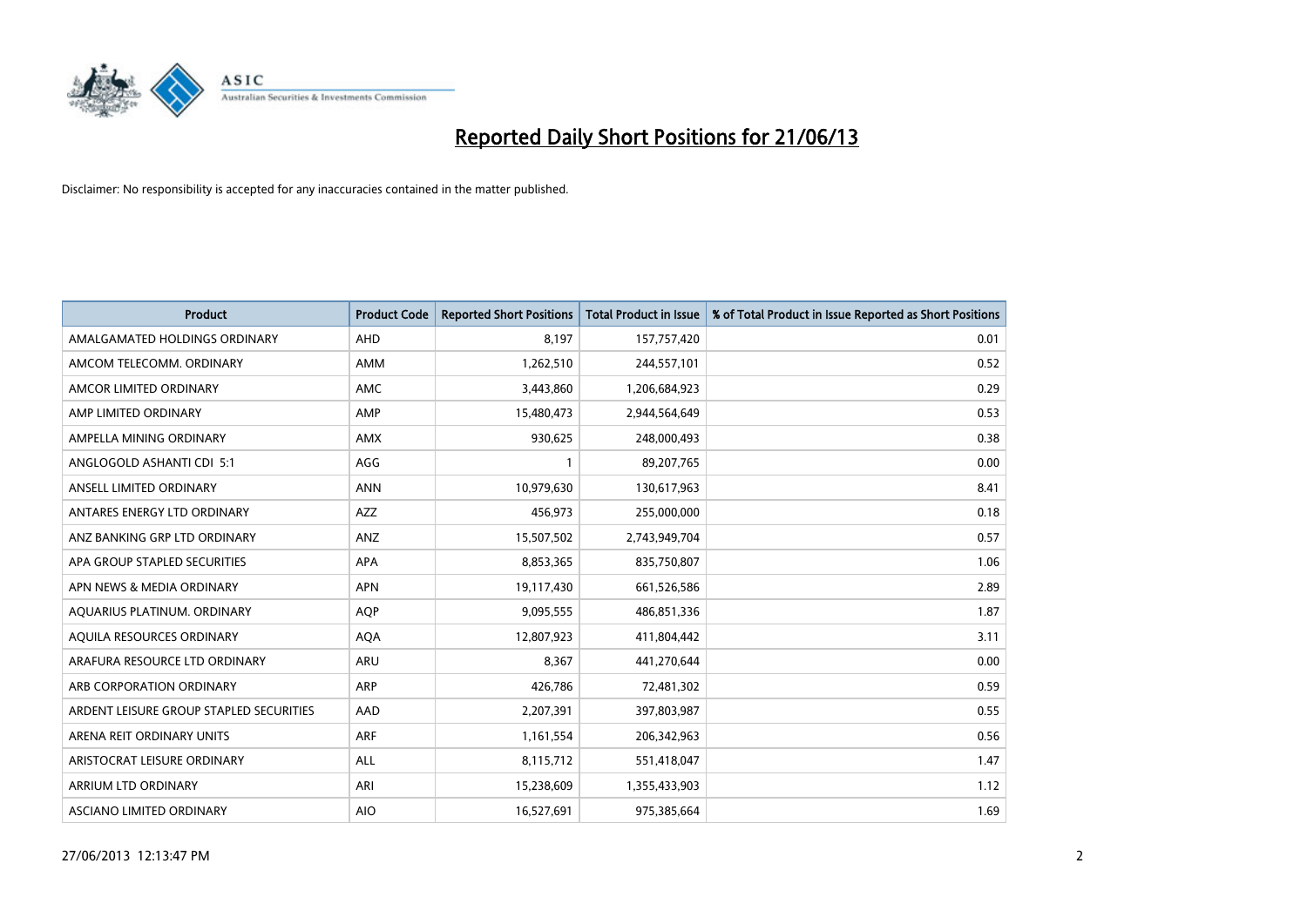

| <b>Product</b>                            | <b>Product Code</b> | <b>Reported Short Positions</b> | <b>Total Product in Issue</b> | % of Total Product in Issue Reported as Short Positions |
|-------------------------------------------|---------------------|---------------------------------|-------------------------------|---------------------------------------------------------|
| ASG GROUP LIMITED ORDINARY                | ASZ                 | 1,584,572                       | 206,720,839                   | 0.77                                                    |
| ASPEN GROUP ORD/UNITS STAPLED             | APZ                 | 272,860                         | 1,192,665,422                 | 0.02                                                    |
| ASTRO JAP PROP GROUP STAPLED US PROHIBIT. | AJA                 | 128,003                         | 67,211,752                    | 0.19                                                    |
| ASX LIMITED ORDINARY                      | ASX                 | 2,768,291                       | 175,136,729                   | 1.58                                                    |
| ASX LIMITED RTS28-JUN-13 FORUS            | <b>ASXR</b>         | 9,910                           | 18,435,445                    | 0.05                                                    |
| ATLAS IRON LIMITED ORDINARY               | <b>AGO</b>          | 44,125,224                      | 909,718,409                   | 4.85                                                    |
| AUCKLAND INTERNATION ORDINARY             | AIA                 | 89,006                          | 1,322,564,489                 | 0.01                                                    |
| AURIZON HOLDINGS LTD ORDINARY             | AZJ                 | 11,038,319                      | 2,137,284,503                 | 0.52                                                    |
| <b>AURORA OIL &amp; GAS ORDINARY</b>      | <b>AUT</b>          | 5,205,314                       | 447,885,778                   | 1.16                                                    |
| AUSDRILL LIMITED ORDINARY                 | <b>ASL</b>          | 10,504,907                      | 312,277,224                   | 3.36                                                    |
| AUSENCO LIMITED ORDINARY                  | AAX                 | 1,442,588                       | 123,527,574                   | 1.17                                                    |
| AUSTAL LIMITED ORDINARY                   | ASB                 | 710,951                         | 346,007,639                   | 0.21                                                    |
| <b>AUSTBROKERS HOLDINGS ORDINARY</b>      | <b>AUB</b>          | 30,547                          | 58,148,980                    | 0.05                                                    |
| AUSTIN ENGINEERING ORDINARY               | ANG                 | 663,552                         | 73,164,403                    | 0.91                                                    |
| AUSTRALAND PROPERTY STAPLED SECURITY      | <b>ALZ</b>          | 1,789,949                       | 578,324,670                   | 0.31                                                    |
| AUSTRALIAN AGRICULT. ORDINARY             | AAC                 | 2,639,516                       | 313,113,358                   | 0.84                                                    |
| <b>AUSTRALIAN EDUCATION UNITS</b>         | <b>AEU</b>          | 351                             | 175,465,397                   | 0.00                                                    |
| AUSTRALIAN INFR LTD ORDINARY              | <b>AIX</b>          | 25,044                          | 620,733,944                   | 0.00                                                    |
| AUSTRALIAN PHARM, ORDINARY                | API                 | 244,201                         | 488,115,883                   | 0.05                                                    |
| AUTOMOTIVE HOLDINGS ORDINARY              | <b>AHE</b>          | 476,502                         | 260,579,682                   | 0.18                                                    |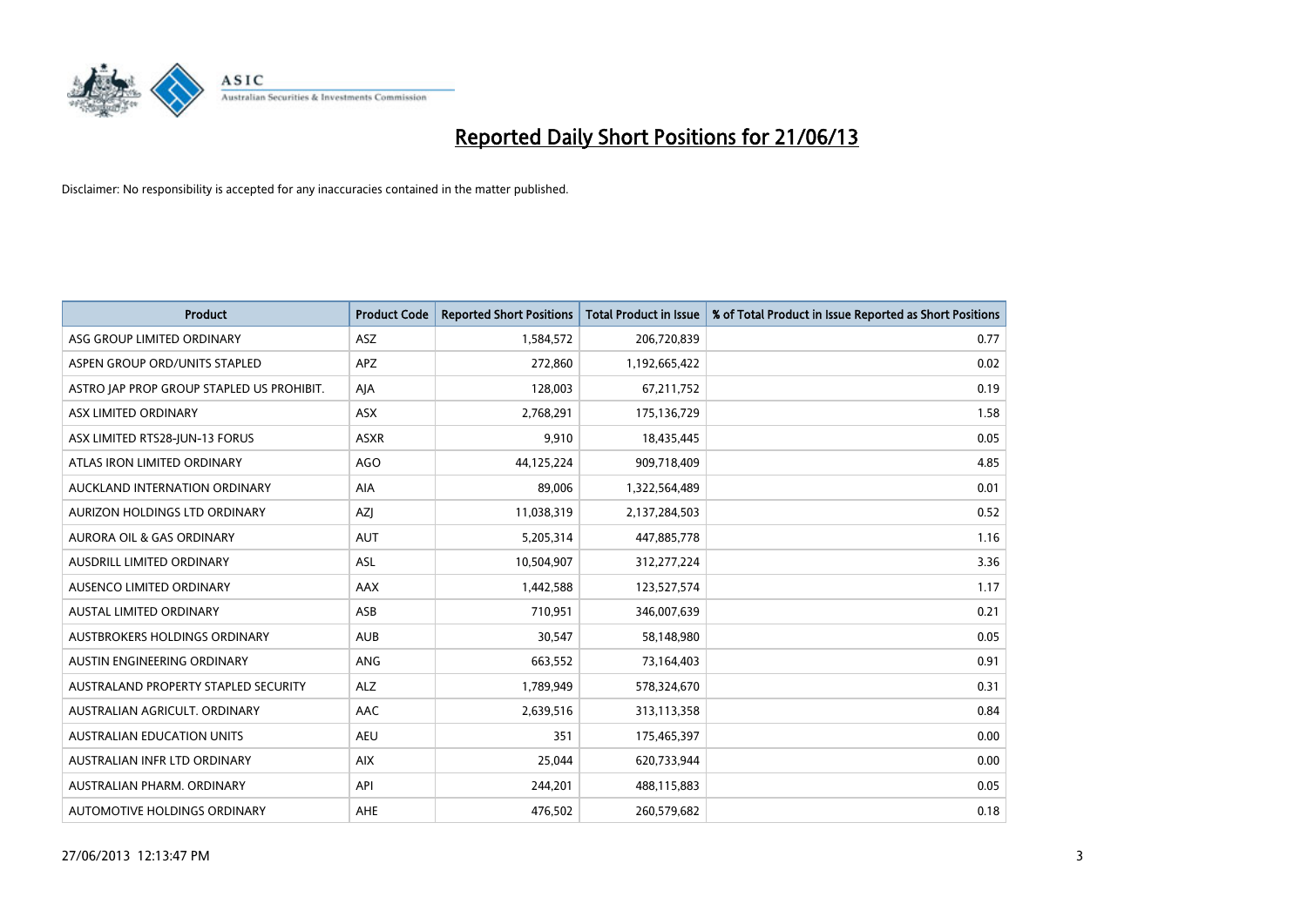

| <b>Product</b>                                | <b>Product Code</b> | <b>Reported Short Positions</b> | <b>Total Product in Issue</b> | % of Total Product in Issue Reported as Short Positions |
|-----------------------------------------------|---------------------|---------------------------------|-------------------------------|---------------------------------------------------------|
| AVIENNINGS LIMITED ORDINARY                   | <b>AVJ</b>          | 2,169,947                       | 384,423,851                   | 0.56                                                    |
| AWE LIMITED ORDINARY                          | AWE                 | 5,348,832                       | 522,116,985                   | 1.02                                                    |
| AZUMAH RESOURCES ORDINARY                     | <b>AZM</b>          | 1,582                           | 334,064,096                   | 0.00                                                    |
| <b>BANDANNA ENERGY ORDINARY</b>               | <b>BND</b>          | 23,700,244                      | 528,481,199                   | 4.48                                                    |
| BANK OF QUEENSLAND. ORDINARY                  | <b>BOQ</b>          | 5,989,917                       | 318,192,231                   | 1.88                                                    |
| <b>BASE RES LIMITED ORDINARY</b>              | <b>BSE</b>          | 3,817,125                       | 561,840,029                   | 0.68                                                    |
| BATHURST RES NZ LTD DEFERRED SETTLEMENT       | <b>BRL</b>          | 33,680,695                      | 699,247,997                   | 4.82                                                    |
| BATHURST RESOURCES ORDINARY                   | <b>BTU</b>          | 1,988,377                       | 697,247,997                   | 0.29                                                    |
| BC IRON LIMITED ORDINARY                      | <b>BCI</b>          | 602,933                         | 123,279,384                   | 0.49                                                    |
| BEACH ENERGY LIMITED ORDINARY                 | <b>BPT</b>          | 18,076,939                      | 1,268,647,188                 | 1.42                                                    |
| BEADELL RESOURCE LTD ORDINARY                 | <b>BDR</b>          | 51,116,066                      | 786,477,280                   | 6.50                                                    |
| <b>BEGA CHEESE LTD ORDINARY</b>               | <b>BGA</b>          | 63,006                          | 151,866,050                   | 0.04                                                    |
| BENDIGO AND ADELAIDE CONV PREF SHARE          | <b>BENPD</b>        | 124                             | 2,688,703                     | 0.00                                                    |
| BENDIGO AND ADELAIDE ORDINARY                 | <b>BEN</b>          | 14,097,651                      | 407,185,500                   | 3.46                                                    |
| BERKELEY RESOURCES ORDINARY                   | <b>BKY</b>          | 286,695                         | 179,393,323                   | 0.16                                                    |
| <b>BHP BILLITON LIMITED ORDINARY</b>          | <b>BHP</b>          | 12,742,533                      | 3,211,691,105                 | 0.40                                                    |
| <b>BILLABONG ORDINARY</b>                     | <b>BBG</b>          | 8,369,806                       | 478,944,292                   | 1.75                                                    |
| <b>BLACKMORES LIMITED ORDINARY</b>            | <b>BKL</b>          | 5,977                           | 16,972,069                    | 0.04                                                    |
| <b>BLACKTHORN RESOURCES ORD US PROHIBITED</b> | <b>BTR</b>          | 441,673                         | 164,285,950                   | 0.27                                                    |
| BLUESCOPE STEEL LTD ORDINARY                  | <b>BSL</b>          | 8,341,483                       | 558,243,305                   | 1.49                                                    |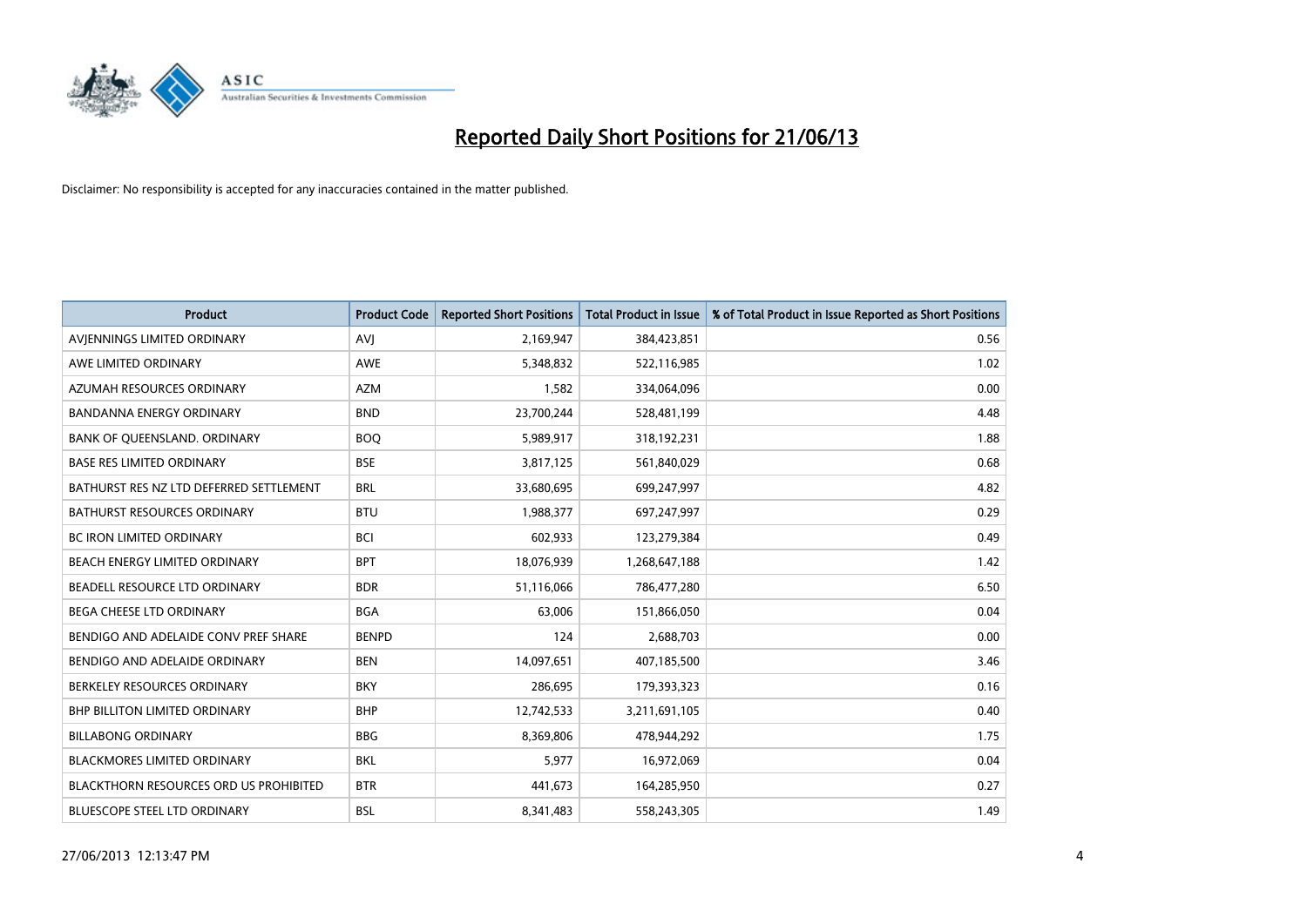

| <b>Product</b>                       | <b>Product Code</b> | <b>Reported Short Positions</b> | <b>Total Product in Issue</b> | % of Total Product in Issue Reported as Short Positions |
|--------------------------------------|---------------------|---------------------------------|-------------------------------|---------------------------------------------------------|
| <b>BOART LONGYEAR ORDINARY</b>       | <b>BLY</b>          | 45,216,522                      | 461,163,412                   | 9.80                                                    |
| BORAL LIMITED. ORDINARY              | <b>BLD</b>          | 50,225,567                      | 774,000,641                   | 6.49                                                    |
| <b>BRADKEN LIMITED ORDINARY</b>      | <b>BKN</b>          | 10,754,910                      | 169,240,662                   | 6.35                                                    |
| <b>BRAMBLES LIMITED ORDINARY</b>     | <b>BXB</b>          | 3,019,159                       | 1,557,367,436                 | 0.19                                                    |
| BREVILLE GROUP LTD ORDINARY          | <b>BRG</b>          | 5,065,633                       | 130,095,322                   | 3.89                                                    |
| <b>BRICKWORKS LIMITED ORDINARY</b>   | <b>BKW</b>          | 10,010                          | 147,818,132                   | 0.01                                                    |
| <b>BROCKMAN MINING LTD ORDINARY</b>  | <b>BCK</b>          | 90,995                          | 7,894,482,131                 | 0.00                                                    |
| BT INVESTMENT MNGMNT ORDINARY        | <b>BTT</b>          | 71,882                          | 274,214,460                   | 0.03                                                    |
| <b>BUCCANEER ENERGY LTD ORDINARY</b> | <b>BCC</b>          | 500,000                         | 1,545,852,999                 | 0.03                                                    |
| <b>BURU ENERGY ORDINARY</b>          | <b>BRU</b>          | 17,916,446                      | 274,036,429                   | 6.54                                                    |
| <b>BWP TRUST ORDINARY UNITS</b>      | <b>BWP</b>          | 4,234,698                       | 537,753,954                   | 0.79                                                    |
| CABCHARGE AUSTRALIA ORDINARY         | CAB                 | 11,339,065                      | 120,430,683                   | 9.42                                                    |
| CALTEX AUSTRALIA ORDINARY            | <b>CTX</b>          | 2,967,678                       | 270,000,000                   | 1.10                                                    |
| CAPE LAMBERT RES LTD ORDINARY        | <b>CFE</b>          | 63,832                          | 681,741,942                   | 0.01                                                    |
| CARABELLA RES LTD ORDINARY           | <b>CLR</b>          | 100,000                         | 152,361,547                   | 0.07                                                    |
| <b>CARBON ENERGY ORDINARY</b>        | <b>CNX</b>          | 4,533                           | 786,889,705                   | 0.00                                                    |
| CARDNO LIMITED ORDINARY              | CDD                 | 10,466,884                      | 143,726,327                   | 7.28                                                    |
| CARINDALE PROPERTY UNIT              | <b>CDP</b>          | 1,898                           | 70,000,000                    | 0.00                                                    |
| CARNARVON PETROLEUM ORDINARY         | <b>CVN</b>          | 39,246                          | 934,109,501                   | 0.00                                                    |
| CARSALES.COM LTD ORDINARY            | <b>CRZ</b>          | 2,118,622                       | 236,171,964                   | 0.90                                                    |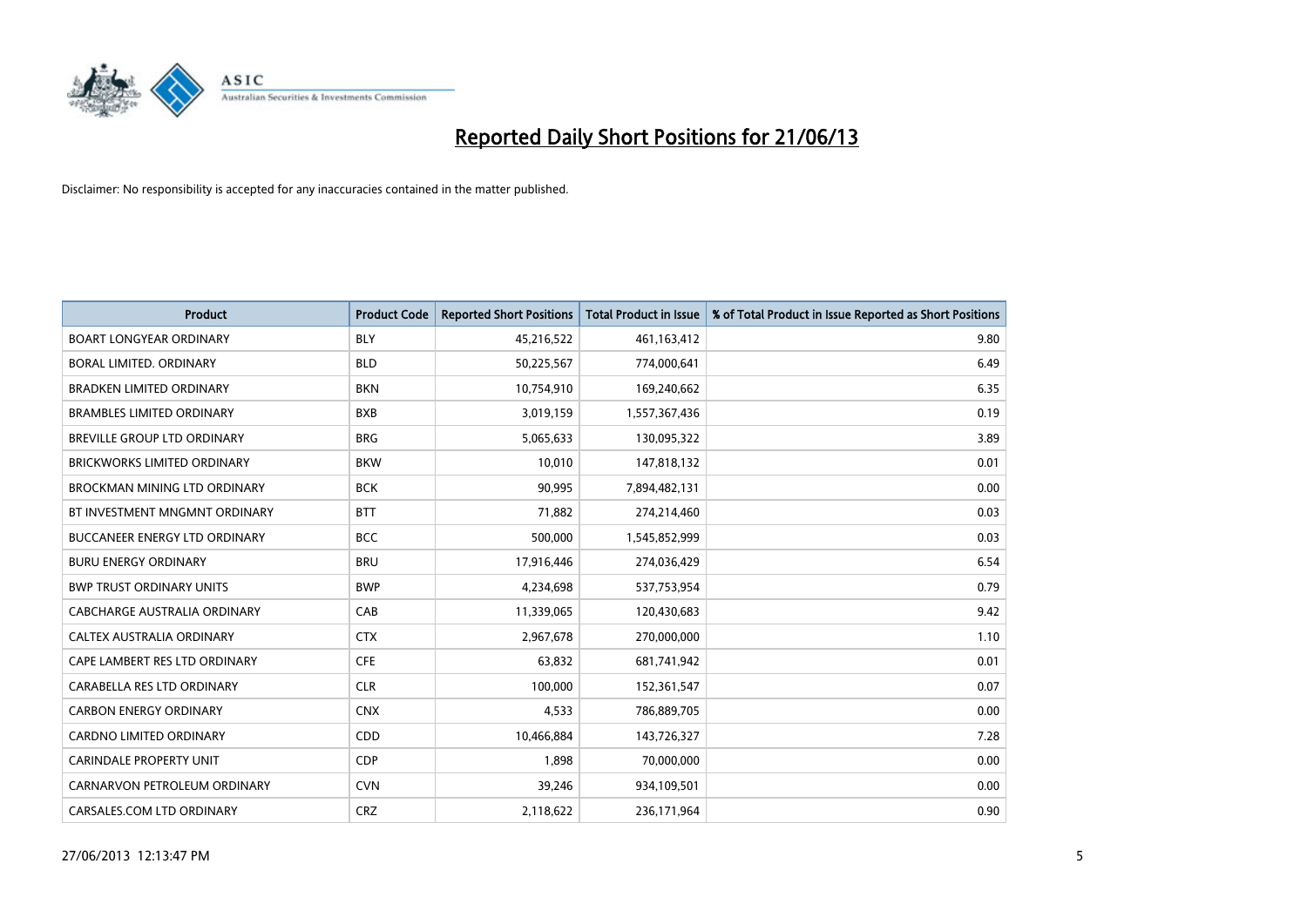

| <b>Product</b>                          | <b>Product Code</b> | <b>Reported Short Positions</b> | <b>Total Product in Issue</b> | % of Total Product in Issue Reported as Short Positions |
|-----------------------------------------|---------------------|---------------------------------|-------------------------------|---------------------------------------------------------|
| <b>CASH CONVERTERS ORDINARY</b>         | CCV                 | 2,334,832                       | 423,861,025                   | 0.55                                                    |
| CEDAR WOODS PROP. ORDINARY              | <b>CWP</b>          | 85,162                          | 73,359,551                    | 0.12                                                    |
| CENTRAL PETROLEUM ORDINARY              | <b>CTP</b>          | 906,738                         | 1,440,078,845                 | 0.06                                                    |
| <b>CERAMIC FUEL CELLS ORDINARY</b>      | <b>CFU</b>          | 590,684                         | 1,591,941,620                 | 0.04                                                    |
| CFS RETAIL TRUST GRP STAPLED SECURITIES | <b>CFX</b>          | 54,096,490                      | 2,828,495,659                 | 1.91                                                    |
| CHALLENGER DIV.PRO. STAPLED UNITS       | <b>CDI</b>          | 143,406                         | 214,101,013                   | 0.07                                                    |
| <b>CHALLENGER LIMITED ORDINARY</b>      | <b>CGF</b>          | 2,522,587                       | 532,164,145                   | 0.47                                                    |
| CHANDLER MACLEOD LTD ORDINARY           | <b>CMG</b>          | 517,837                         | 469,679,390                   | 0.11                                                    |
| CHARTER HALL GROUP STAPLED US PROHIBIT. | <b>CHC</b>          | 460,195                         | 302,262,312                   | 0.15                                                    |
| <b>CHARTER HALL RETAIL UNITS</b>        | <b>CQR</b>          | 3,533,514                       | 337,582,974                   | 1.05                                                    |
| <b>CHORUS LIMITED ORDINARY</b>          | <b>CNU</b>          | 146,596                         | 389,299,049                   | 0.04                                                    |
| CITIGOLD CORP LTD ORDINARY              | <b>CTO</b>          | 153,427                         | 1,352,907,765                 | 0.01                                                    |
| <b>CLOUGH LIMITED ORDINARY</b>          | <b>CLO</b>          | 6,773,568                       | 777,781,882                   | 0.87                                                    |
| COAL OF AFRICA LTD ORDINARY             | <b>CZA</b>          | 426                             | 1,048,368,613                 | 0.00                                                    |
| <b>COALSPUR MINES LTD ORDINARY</b>      | <b>CPL</b>          | 6,843,680                       | 639,748,901                   | 1.07                                                    |
| COCA-COLA AMATIL ORDINARY               | <b>CCL</b>          | 5,948,867                       | 763,590,249                   | 0.78                                                    |
| <b>COCHLEAR LIMITED ORDINARY</b>        | <b>COH</b>          | 4,287,933                       | 57,040,932                    | 7.52                                                    |
| <b>COCKATOO COAL ORDINARY</b>           | <b>COK</b>          | 9,655,884                       | 1,016,746,908                 | 0.95                                                    |
| <b>CODAN LIMITED ORDINARY</b>           | <b>CDA</b>          | 644,997                         | 176,926,104                   | 0.36                                                    |
| <b>COFFEY INTERNATIONAL ORDINARY</b>    | <b>COF</b>          | 1,917                           | 255,833,165                   | 0.00                                                    |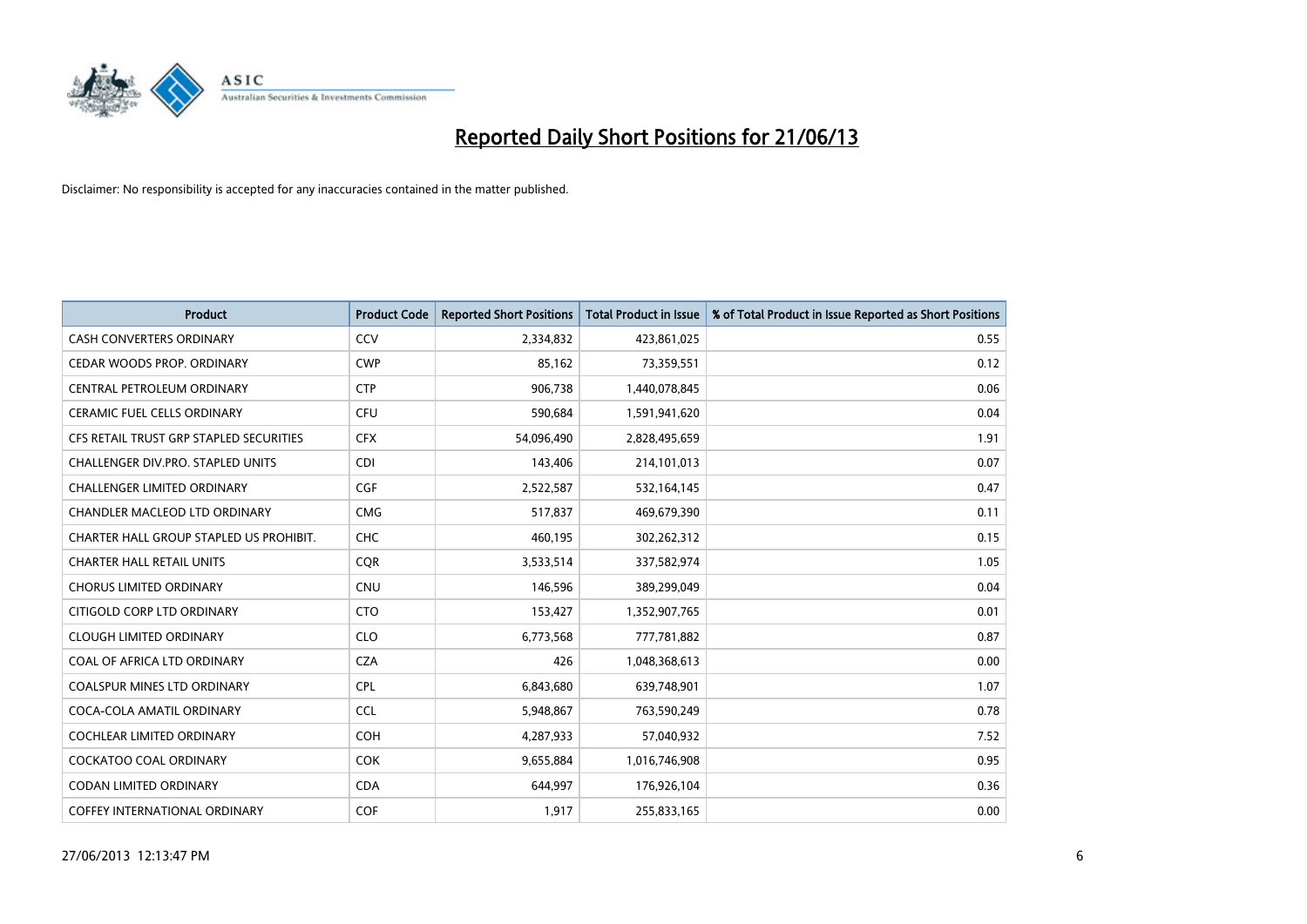

| <b>Product</b>                          | <b>Product Code</b> | <b>Reported Short Positions</b> | <b>Total Product in Issue</b> | % of Total Product in Issue Reported as Short Positions |
|-----------------------------------------|---------------------|---------------------------------|-------------------------------|---------------------------------------------------------|
| <b>COKAL LTD ORDINARY</b>               | <b>CKA</b>          | 736,041                         | 411,046,892                   | 0.18                                                    |
| COLLINS FOODS LTD ORDINARY              | <b>CKF</b>          | 588,895                         | 93,000,003                    | 0.63                                                    |
| COMMONWEALTH BANK, ORDINARY             | <b>CBA</b>          | 9,887,535                       | 1,611,928,836                 | 0.61                                                    |
| COMMONWEALTH PROP ORDINARY UNITS        | <b>CPA</b>          | 21,513,074                      | 2,347,003,413                 | 0.92                                                    |
| <b>COMPASS RESOURCES ORDINARY</b>       | <b>CMR</b>          | 7,472                           | 1,403,744,100                 | 0.00                                                    |
| <b>COMPUTERSHARE LTD ORDINARY</b>       | <b>CPU</b>          | 12,748,810                      | 556,203,079                   | 2.29                                                    |
| <b>CORP TRAVEL LIMITED ORDINARY</b>     | <b>CTD</b>          | 175,796                         | 78,081,184                    | 0.23                                                    |
| <b>COUNTPLUS LIMITED ORDINARY</b>       | <b>CUP</b>          | 635                             | 110,125,869                   | 0.00                                                    |
| <b>CREDIT CORP GROUP ORDINARY</b>       | <b>CCP</b>          | 90,246                          | 45,932,899                    | 0.20                                                    |
| <b>CROMWELL PROP STAPLED SECURITIES</b> | <b>CMW</b>          | 2,839,919                       | 1,658,740,327                 | 0.17                                                    |
| <b>CROWN LIMITED ORDINARY</b>           | <b>CWN</b>          | 1,484,549                       | 728,394,185                   | 0.20                                                    |
| <b>CSG LIMITED ORDINARY</b>             | CSV                 | 341,953                         | 278,155,477                   | 0.12                                                    |
| <b>CSL LIMITED ORDINARY</b>             | <b>CSL</b>          | 2,013,527                       | 491,799,505                   | 0.41                                                    |
| <b>CSR LIMITED ORDINARY</b>             | <b>CSR</b>          | 46,818,211                      | 506,000,315                   | 9.25                                                    |
| <b>CUDECO LIMITED ORDINARY</b>          | CDU                 | 4,730,147                       | 204,877,294                   | 2.31                                                    |
| DART ENERGY LTD ORDINARY                | <b>DTE</b>          | 14,096,747                      | 878,988,226                   | 1.60                                                    |
| DATA#3 LIMITED ORDINARY                 | <b>DTL</b>          | 105,599                         | 153,974,950                   | 0.07                                                    |
| DAVID JONES LIMITED ORDINARY            | <b>DJS</b>          | 57,881,851                      | 535,002,401                   | 10.82                                                   |
| DECMIL GROUP LIMITED ORDINARY           | <b>DCG</b>          | 4,742,708                       | 168,203,219                   | 2.82                                                    |
| DEEP YELLOW LIMITED ORDINARY            | <b>DYL</b>          | 840                             | 1,560,709,287                 | 0.00                                                    |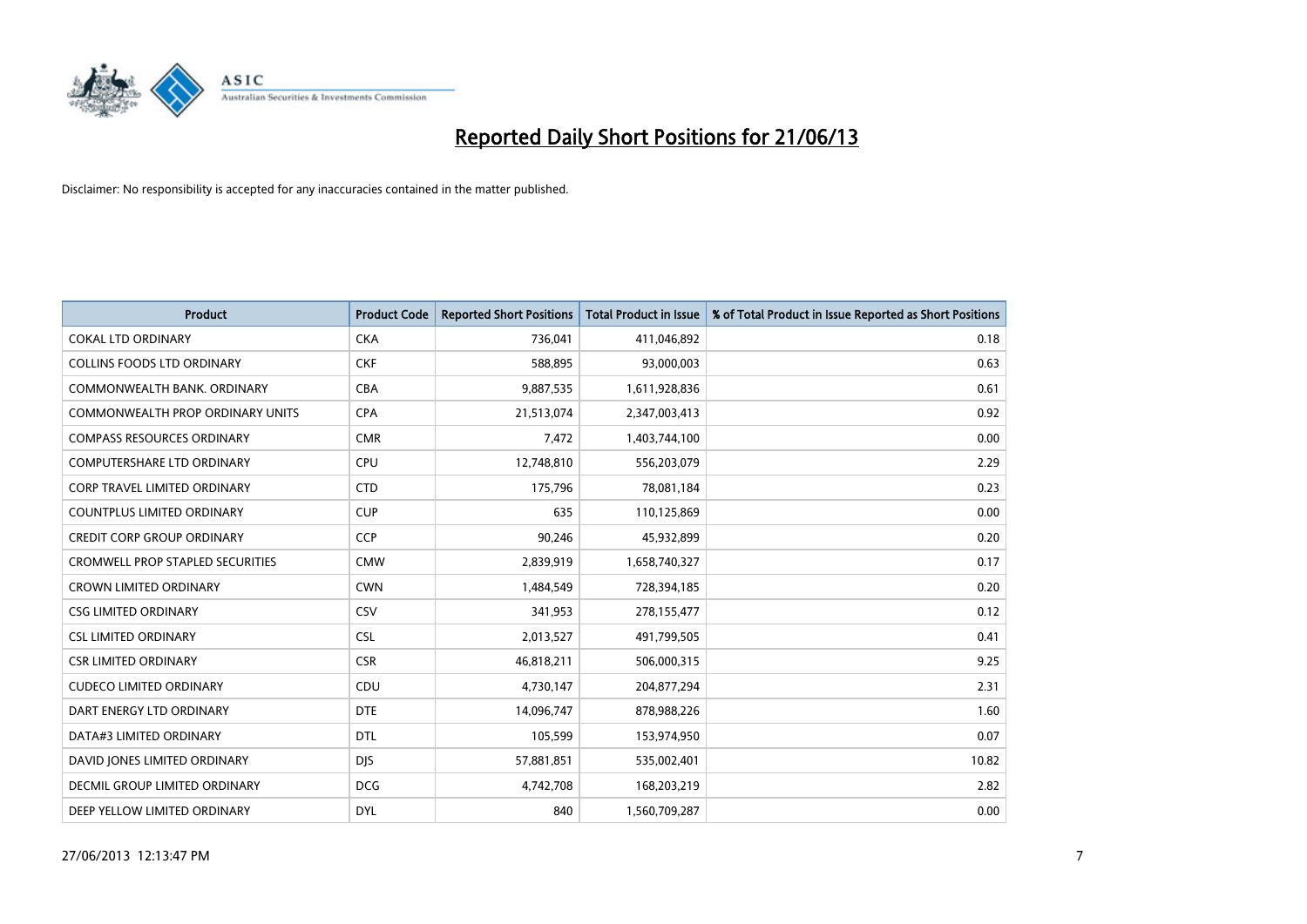

| <b>Product</b>                     | <b>Product Code</b> | <b>Reported Short Positions</b> | <b>Total Product in Issue</b> | % of Total Product in Issue Reported as Short Positions |
|------------------------------------|---------------------|---------------------------------|-------------------------------|---------------------------------------------------------|
| DEXUS PROPERTY GROUP STAPLED UNITS | <b>DXS</b>          | 17,653,541                      | 4,839,024,176                 | 0.36                                                    |
| DISCOVERY METALS LTD ORDINARY      | <b>DML</b>          | 9,036,013                       | 486,986,451                   | 1.86                                                    |
| DOMINO PIZZA ENTERPR ORDINARY      | <b>DMP</b>          | 230,502                         | 70,192,674                    | 0.33                                                    |
| DORAY MINERALS LTD ORDINARY        | <b>DRM</b>          | 57,921                          | 141,866,768                   | 0.04                                                    |
| DOWNER EDI LIMITED ORDINARY        | <b>DOW</b>          | 9,887,897                       | 433,409,429                   | 2.28                                                    |
| DRILLSEARCH ENERGY ORDINARY        | <b>DLS</b>          | 20,553,685                      | 427,753,371                   | 4.81                                                    |
| DUET GROUP STAPLED US PROHIBIT.    | <b>DUE</b>          | 27,835,151                      | 1,169,314,842                 | 2.38                                                    |
| DULUXGROUP LIMITED ORDINARY        | <b>DLX</b>          | 5,988,845                       | 376,810,326                   | 1.59                                                    |
| <b>DWS LTD ORDINARY</b>            | <b>DWS</b>          | 462,597                         | 132,362,763                   | 0.35                                                    |
| ECHO ENTERTAINMENT ORDINARY        | <b>EGP</b>          | 11,297,499                      | 825,672,730                   | 1.37                                                    |
| <b>ELDERS LIMITED ORDINARY</b>     | <b>ELD</b>          | 17,845,517                      | 448,598,480                   | 3.98                                                    |
| ELEMENTAL MINERALS ORDINARY        | <b>ELM</b>          | 34,702                          | 288,587,228                   | 0.01                                                    |
| ELEMENTOS LIMITED ORDINARY         | <b>ELT</b>          | 16                              | 154,349,209                   | 0.00                                                    |
| <b>EMECO HOLDINGS ORDINARY</b>     | <b>EHL</b>          | 22,926,545                      | 599,675,707                   | 3.82                                                    |
| <b>ENDEAVOUR MIN CORP CDI 1:1</b>  | <b>EVR</b>          | 135,854                         | 126,540,908                   | 0.11                                                    |
| ENERGY RESOURCES ORDINARY 'A'      | ERA                 | 10,952,264                      | 517,725,062                   | 2.12                                                    |
| ENERGY WORLD CORPOR. ORDINARY      | <b>EWC</b>          | 26,474,289                      | 1,734,166,672                 | 1.53                                                    |
| <b>ENVESTRA LIMITED ORDINARY</b>   | <b>ENV</b>          | 7,506,981                       | 1,796,808,474                 | 0.42                                                    |
| EQUATORIAL RES LTD ORDINARY        | EQX                 | 8                               | 119,835,353                   | 0.00                                                    |
| ERM POWER LIMITED ORDINARY         | <b>EPW</b>          | 121,845                         | 203,332,935                   | 0.06                                                    |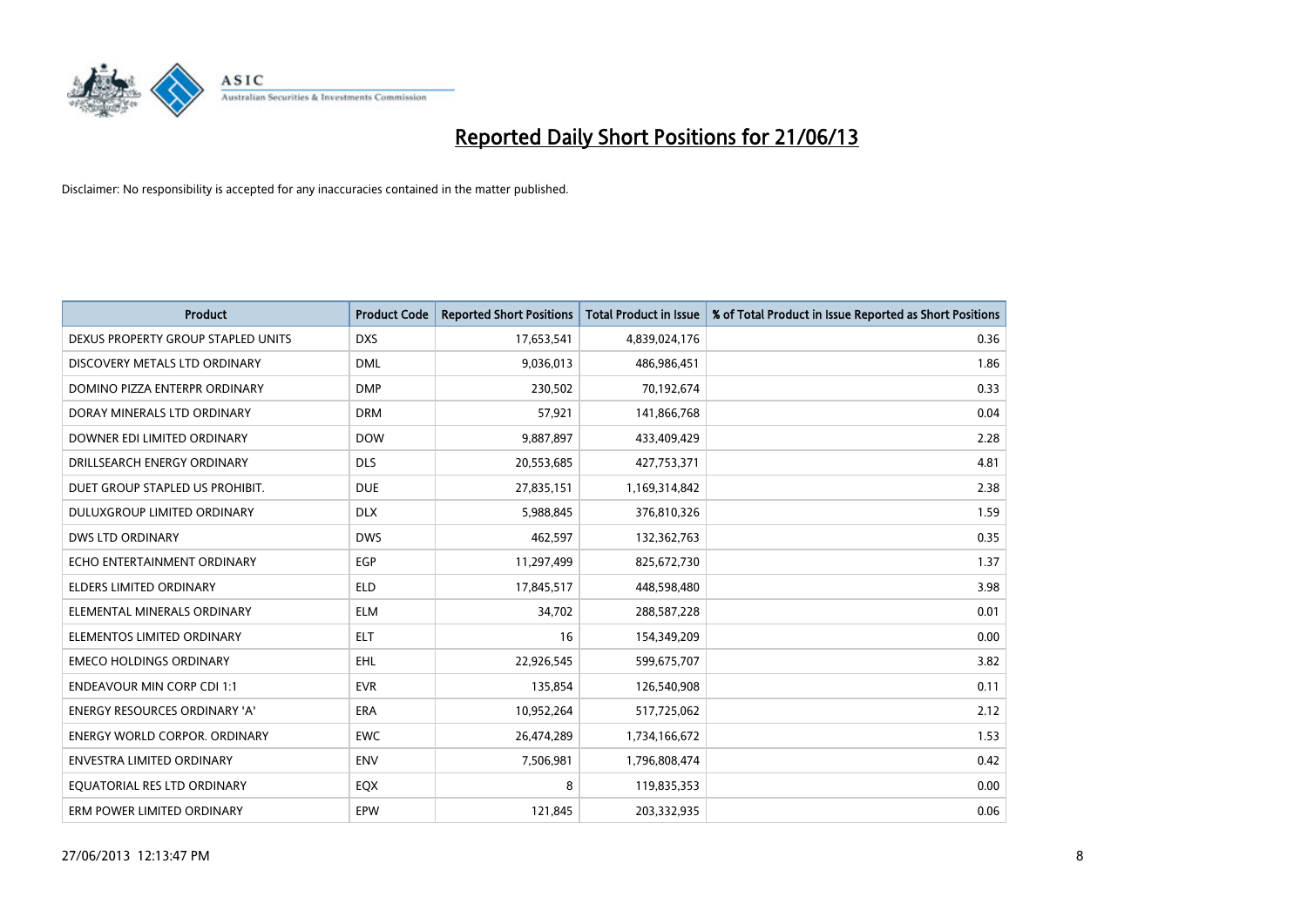

| <b>Product</b>                         | <b>Product Code</b> | <b>Reported Short Positions</b> | <b>Total Product in Issue</b> | % of Total Product in Issue Reported as Short Positions |
|----------------------------------------|---------------------|---------------------------------|-------------------------------|---------------------------------------------------------|
| ETHANE PIPELINE STAPLED SECURITIES     | <b>EPX</b>          | 2,079                           | 69,302,275                    | 0.00                                                    |
| EVOLUTION MINING LTD ORDINARY          | <b>EVN</b>          | 21,413,235                      | 708,092,989                   | 3.02                                                    |
| FAIRFAX MEDIA LTD ORDINARY             | <b>FXI</b>          | 410,576,127                     | 2,351,955,725                 | 17.46                                                   |
| FANTASTIC HOLDINGS ORDINARY            | <b>FAN</b>          | 89,379                          | 102,739,538                   | 0.09                                                    |
| <b>FAR LTD ORDINARY</b>                | <b>FAR</b>          | 22,525,134                      | 2,499,846,742                 | 0.90                                                    |
| FEDERATION CNTRES ORD/UNIT STAPLED SEC | <b>FDC</b>          | 2,545,583                       | 1,427,641,565                 | 0.18                                                    |
| FINBAR GROUP LIMITED ORDINARY          | <b>FRI</b>          | 92,988                          | 218,006,169                   | 0.04                                                    |
| FISHER & PAYKEL H. ORDINARY            | <b>FPH</b>          | 21,281                          | 542,620,370                   | 0.00                                                    |
| FKP PROPERTY GROUP STAPLED SECURITIES  | <b>FKP</b>          | 7,968,980                       | 321,578,705                   | 2.48                                                    |
| FLEETWOOD CORP ORDINARY                | <b>FWD</b>          | 2,466,398                       | 60,522,619                    | 4.08                                                    |
| FLETCHER BUILDING ORDINARY             | <b>FBU</b>          | 3,757,815                       | 686,096,427                   | 0.55                                                    |
| FLEXIGROUP LIMITED ORDINARY            | FXL                 | 860,400                         | 301,655,394                   | 0.29                                                    |
| <b>FLIGHT CENTRE ORDINARY</b>          | <b>FLT</b>          | 11,954,031                      | 100,422,760                   | 11.90                                                   |
| FLINDERS MINES LTD ORDINARY            | <b>FMS</b>          | 5,277,546                       | 1,821,300,404                 | 0.29                                                    |
| <b>FOCUS MINERALS LTD ORDINARY</b>     | <b>FML</b>          | 36,538,827                      | 9,137,375,877                 | 0.40                                                    |
| FORGE GROUP LIMITED ORDINARY           | FGE                 | 1,525,171                       | 86,169,014                    | 1.77                                                    |
| FORTESCUE METALS GRP ORDINARY          | <b>FMG</b>          | 174,481,719                     | 3,113,798,659                 | 5.60                                                    |
| <b>G.U.D. HOLDINGS ORDINARY</b>        | GUD                 | 5,955,714                       | 71,341,319                    | 8.35                                                    |
| <b>G8 EDUCATION LIMITED ORDINARY</b>   | <b>GEM</b>          | 2,198,544                       | 272,151,612                   | 0.81                                                    |
| <b>GALAXY RESOURCES ORDINARY</b>       | GXY                 | 3,850,326                       | 584,355,501                   | 0.66                                                    |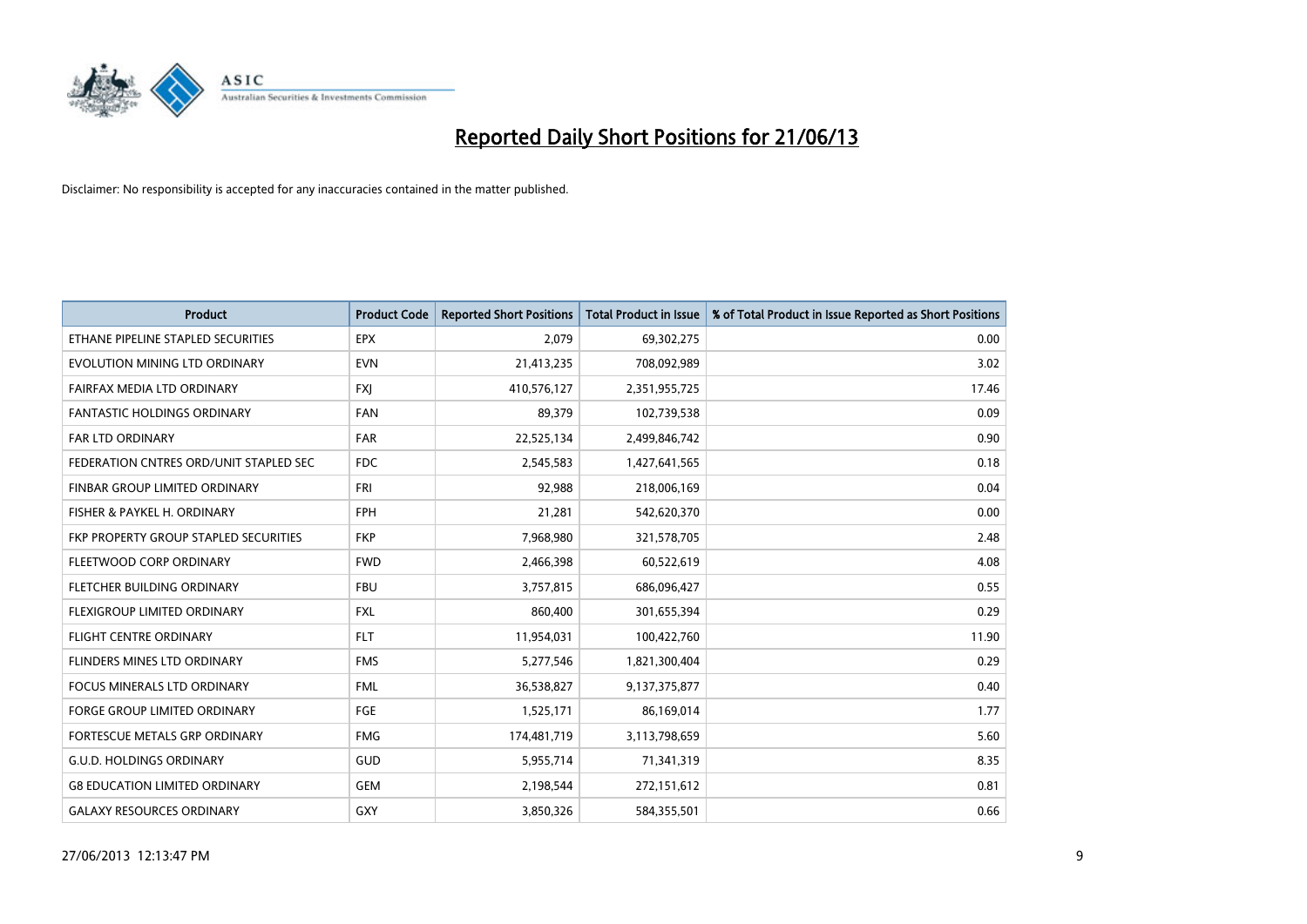

| <b>Product</b>                                   | <b>Product Code</b> | <b>Reported Short Positions</b> | <b>Total Product in Issue</b> | % of Total Product in Issue Reported as Short Positions |
|--------------------------------------------------|---------------------|---------------------------------|-------------------------------|---------------------------------------------------------|
| <b>GENETIC TECHNOLOGIES ORDINARY</b>             | <b>GTG</b>          | 72,000                          | 475,471,819                   | 0.02                                                    |
| <b>GEODYNAMICS LIMITED ORDINARY</b>              | GDY                 | 850                             | 406,452,608                   | 0.00                                                    |
| <b>GINDALBIE METALS LTD ORDINARY</b>             | GBG                 | 54,220,982                      | 1,492,154,301                 | 3.63                                                    |
| <b>GOODMAN FIELDER. ORDINARY</b>                 | <b>GFF</b>          | 55,477,958                      | 1,955,559,207                 | 2.84                                                    |
| <b>GOODMAN GROUP STAPLED</b>                     | <b>GMG</b>          | 13,017,266                      | 1,713,233,947                 | 0.76                                                    |
| <b>GPT GROUP STAPLED SEC.</b>                    | GPT                 | 3,527,349                       | 1,768,731,729                 | 0.20                                                    |
| <b>GRAINCORP LIMITED A CLASS ORDINARY</b>        | <b>GNC</b>          | 1,103,002                       | 228,855,628                   | 0.48                                                    |
| <b>GRANGE RESOURCES. ORDINARY</b>                | GRR                 | 6,785,404                       | 1,156,492,195                 | 0.59                                                    |
| <b>GREENLAND MIN EN LTD ORDINARY</b>             | GGG                 | 5,402,343                       | 571,975,263                   | 0.94                                                    |
| <b>GROWTHPOINT PROPERTY ORD/UNIT STAPLED SEC</b> | GOZ                 | 133,347                         | 402,830,366                   | 0.03                                                    |
| <b>GRYPHON MINERALS LTD ORDINARY</b>             | GRY                 | 15,546,465                      | 400,464,983                   | 3.88                                                    |
| <b>GUILDFORD COAL LTD ORDINARY</b>               | <b>GUF</b>          | 921,741                         | 635,046,899                   | 0.15                                                    |
| <b>GUNNS LIMITED ORDINARY</b>                    | <b>GNS</b>          | 51,772,667                      | 848,401,559                   | 6.10                                                    |
| <b>GWA GROUP LTD ORDINARY</b>                    | GWA                 | 11,436,033                      | 306,533,770                   | 3.73                                                    |
| HARVEY NORMAN ORDINARY                           | <b>HVN</b>          | 86,979,600                      | 1,062,316,784                 | 8.19                                                    |
| HASTIE GROUP LIMITED ORDINARY                    | <b>HST</b>          | 5,000                           | 137,353,504                   | 0.00                                                    |
| <b>HENDERSON GROUP CDI 1:1</b>                   | <b>HGG</b>          | 1,683,162                       | 750,414,058                   | 0.22                                                    |
| HFA HOLDINGS LIMITED ORDINARY                    | <b>HFA</b>          | 3,809                           | 117,332,831                   | 0.00                                                    |
| HILLGROVE RES LTD ORDINARY                       | <b>HGO</b>          | 1,643,032                       | 1,022,760,221                 | 0.16                                                    |
| HILLS HOLDINGS LTD ORDINARY                      | <b>HIL</b>          | 685,633                         | 246,500,444                   | 0.28                                                    |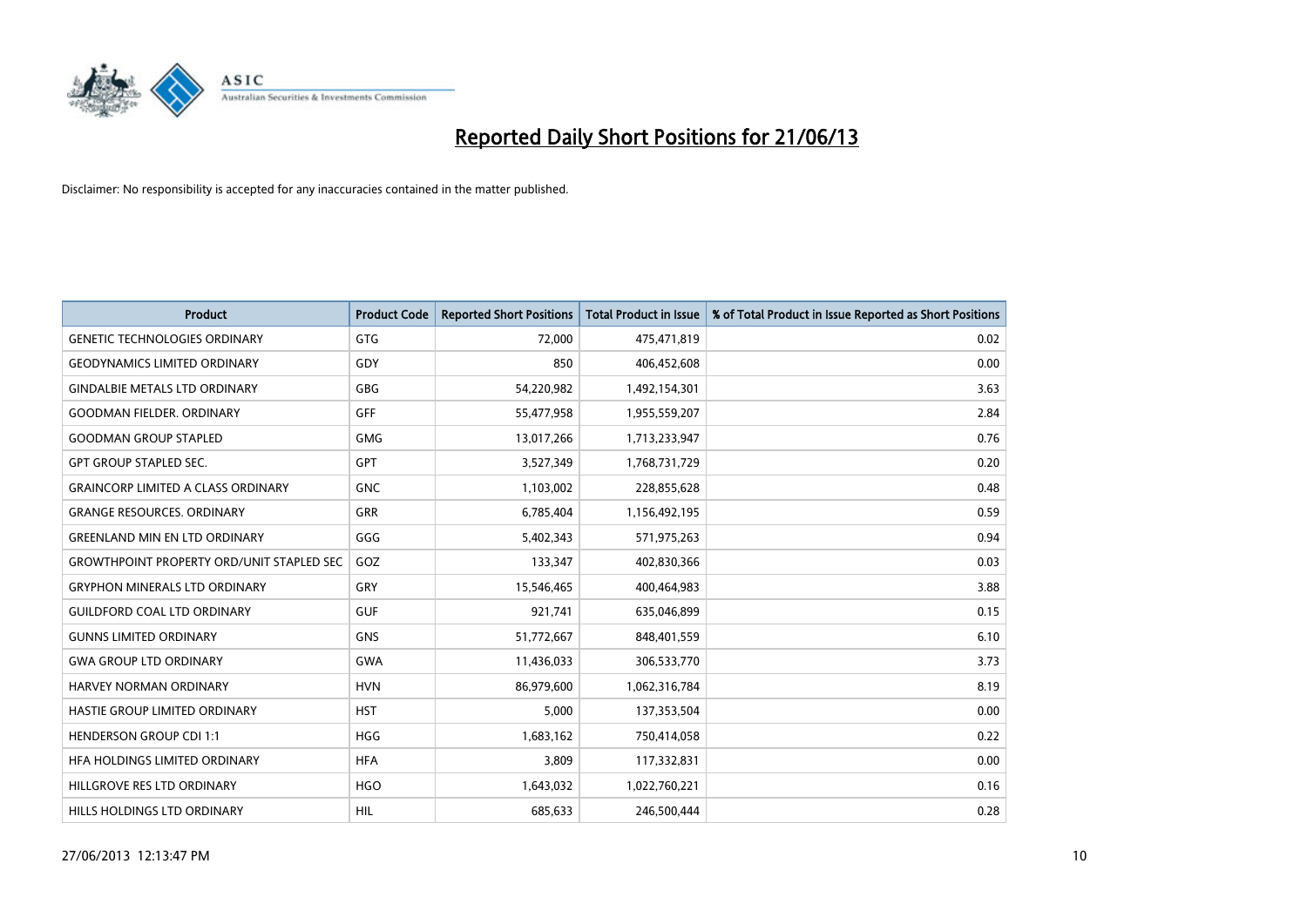

| <b>Product</b>                          | <b>Product Code</b> | <b>Reported Short Positions</b> | <b>Total Product in Issue</b> | % of Total Product in Issue Reported as Short Positions |
|-----------------------------------------|---------------------|---------------------------------|-------------------------------|---------------------------------------------------------|
| HORIZON OIL LIMITED ORDINARY            | <b>HZN</b>          | 53,956,257                      | 1,135,266,515                 | 4.75                                                    |
| ICAR ASIA LTD ORDINARY                  | ICQ                 | 62,570                          | 91,231,886                    | 0.07                                                    |
| <b>ICON ENERGY LIMITED ORDINARY</b>     | <b>ICN</b>          | 11.757                          | 533,391,210                   | 0.00                                                    |
| <b>IINET LIMITED ORDINARY</b>           | <b>IIN</b>          | 2,348,090                       | 161,238,847                   | 1.46                                                    |
| <b>ILUKA RESOURCES ORDINARY</b>         | ILU                 | 47,743,508                      | 418,700,517                   | 11.40                                                   |
| <b>IMDEX LIMITED ORDINARY</b>           | <b>IMD</b>          | 5,839,545                       | 210,473,188                   | 2.77                                                    |
| IMF (AUSTRALIA) LTD ORDINARY            | <b>IMF</b>          | 1,481,369                       | 123,201,716                   | 1.20                                                    |
| <b>INCITEC PIVOT ORDINARY</b>           | IPL                 | 24,585,150                      | 1,628,730,107                 | 1.51                                                    |
| <b>INDEPENDENCE GROUP ORDINARY</b>      | <b>IGO</b>          | 7,294,516                       | 232,882,535                   | 3.13                                                    |
| <b>INDOPHIL RESOURCES ORDINARY</b>      | <b>IRN</b>          | 1,253,939                       | 1,203,146,194                 | 0.10                                                    |
| INFIGEN ENERGY STAPLED SECURITIES       | <b>IFN</b>          | 3,316,006                       | 762,265,972                   | 0.44                                                    |
| <b>INGENIA GROUP STAPLED SECURITIES</b> | <b>INA</b>          | 21,181                          | 441,029,194                   | 0.00                                                    |
| <b>INOVA RESOURCES LTD ORDINARY</b>     | <b>IVA</b>          | 827,853                         | 726,565,560                   | 0.11                                                    |
| <b>INSURANCE AUSTRALIA ORDINARY</b>     | IAG                 | 1,806,963                       | 2,079,034,021                 | 0.09                                                    |
| INTEGRATED RESEARCH ORDINARY            | IRI                 | 62,981                          | 168,367,453                   | 0.04                                                    |
| <b>INTREPID MINES ORDINARY</b>          | <b>IAU</b>          | 21,798,709                      | 555,950,595                   | 3.92                                                    |
| INVESTA OFFICE FUND STAPLED SECURITIES  | <b>IOF</b>          | 1,532,749                       | 614,047,458                   | 0.25                                                    |
| <b>INVOCARE LIMITED ORDINARY</b>        | IVC                 | 2,514,860                       | 110,030,298                   | 2.29                                                    |
| <b>ION LIMITED ORDINARY</b>             | <b>ION</b>          | 164,453                         | 256,365,105                   | 0.06                                                    |
| <b>IOOF HOLDINGS LTD ORDINARY</b>       | IFL                 | 2,563,647                       | 232,118,034                   | 1.10                                                    |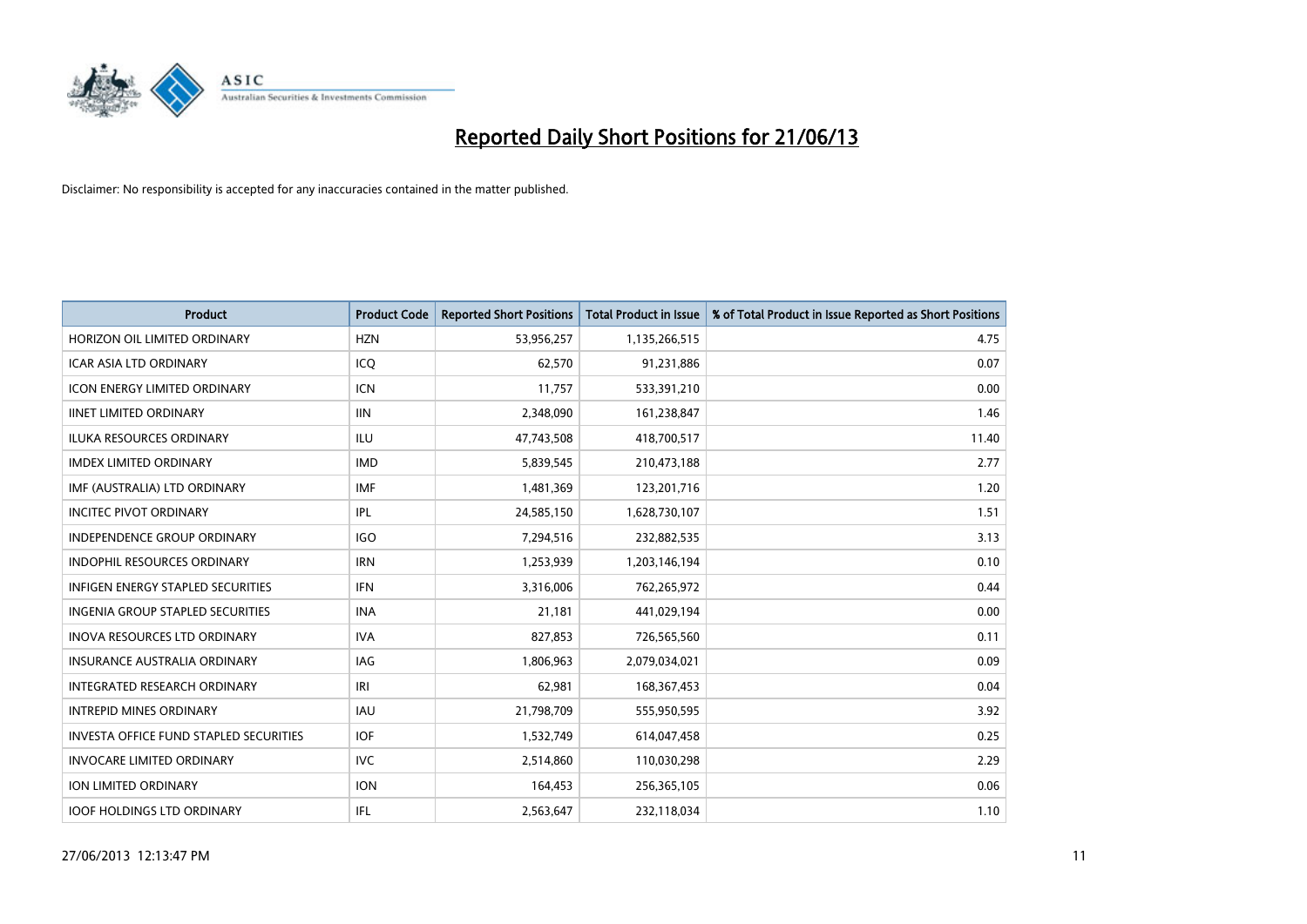

| <b>Product</b>                           | <b>Product Code</b> | <b>Reported Short Positions</b> | <b>Total Product in Issue</b> | % of Total Product in Issue Reported as Short Positions |
|------------------------------------------|---------------------|---------------------------------|-------------------------------|---------------------------------------------------------|
| <b>IRESS LIMITED ORDINARY</b>            | <b>IRE</b>          | 2,237,695                       | 128,620,231                   | 1.74                                                    |
| <b>IRON ORE HOLDINGS ORDINARY</b>        | <b>IOH</b>          | 26,197                          | 161,174,005                   | 0.02                                                    |
| JAMES HARDIE INDUST CHESS DEPOSITARY INT | <b>IHX</b>          | 4,300,752                       | 442,052,797                   | 0.97                                                    |
| <b>JB HI-FI LIMITED ORDINARY</b>         | <b>JBH</b>          | 16,330,794                      | 98,947,309                    | 16.50                                                   |
| <b>JUMBO INTERACTIVE ORDINARY</b>        | <b>JIN</b>          | 4,956                           | 43,552,560                    | 0.01                                                    |
| <b>JUPITER MINES ORDINARY</b>            | <b>IMS</b>          | 5,220                           | 2,281,835,383                 | 0.00                                                    |
| <b>KAGARA LTD ORDINARY</b>               | KZL                 | 3,389,914                       | 798,953,117                   | 0.42                                                    |
| KAROON GAS AUSTRALIA ORDINARY            | <b>KAR</b>          | 3,257,120                       | 221,420,769                   | 1.47                                                    |
| KATHMANDU HOLD LTD ORDINARY              | <b>KMD</b>          | 128,719                         | 200,215,894                   | 0.06                                                    |
| <b>KBL MINING LIMITED ORDINARY</b>       | <b>KBL</b>          | 1,820                           | 293,535,629                   | 0.00                                                    |
| KINGSGATE CONSOLID. ORDINARY             | <b>KCN</b>          | 5,795,585                       | 152,191,905                   | 3.81                                                    |
| KINGSROSE MINING LTD ORDINARY            | <b>KRM</b>          | 152,390                         | 291,959,871                   | 0.05                                                    |
| LEIGHTON HOLDINGS ORDINARY               | LEI                 | 18,019,861                      | 337,235,188                   | 5.34                                                    |
| LEND LEASE GROUP UNIT/ORD STAPLED        | LLC                 | 3,434,787                       | 575,508,314                   | 0.60                                                    |
| LINC ENERGY LTD ORDINARY                 | <b>LNC</b>          | 11,459,444                      | 518,687,562                   | 2.21                                                    |
| LION SELECTION GRP ORDINARY              | <b>LSX</b>          | 36                              | 88,033,228                    | 0.00                                                    |
| LOGICAMMS LIMITED ORDINARY               | <b>LCM</b>          | 482                             | 71,178,179                    | 0.00                                                    |
| LYCOPODIUM LIMITED ORDINARY              | <b>LYL</b>          | 12,540                          | 38,955,103                    | 0.03                                                    |
| LYNAS CORPORATION ORDINARY               | <b>LYC</b>          | 204,639,205                     | 1,960,801,292                 | 10.44                                                   |
| M2 TELECOMMUNICATION ORDINARY            | <b>MTU</b>          | 5,795,145                       | 178,320,592                   | 3.25                                                    |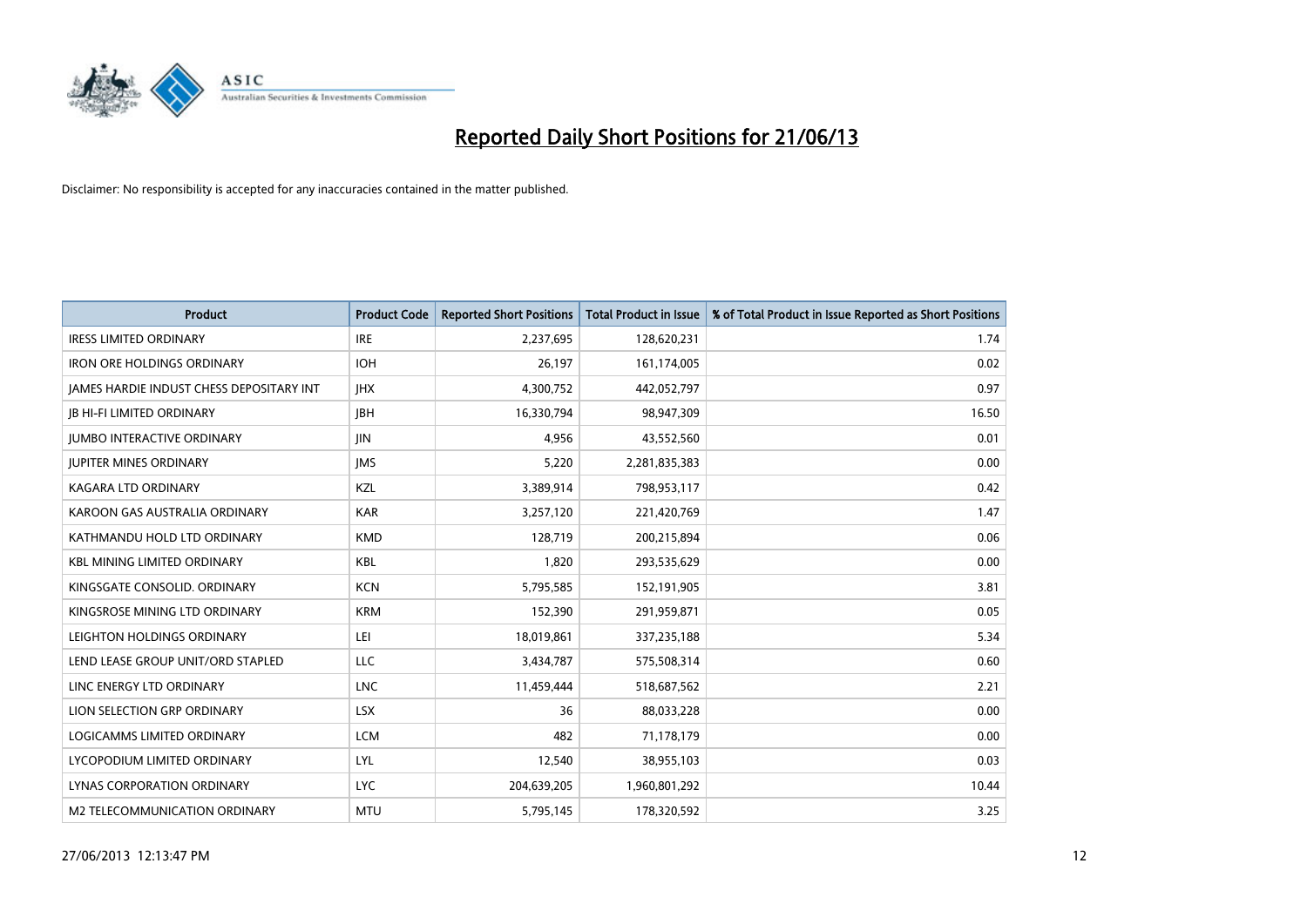

| <b>Product</b>                        | <b>Product Code</b> | <b>Reported Short Positions</b> | <b>Total Product in Issue</b> | % of Total Product in Issue Reported as Short Positions |
|---------------------------------------|---------------------|---------------------------------|-------------------------------|---------------------------------------------------------|
| <b>MACA LIMITED ORDINARY</b>          | <b>MLD</b>          | 148,251                         | 172,500,000                   | 0.09                                                    |
| <b>MACMAHON HOLDINGS ORDINARY</b>     | <b>MAH</b>          | 12,040,839                      | 1,261,699,966                 | 0.95                                                    |
| MACO ATLAS ROADS GRP ORDINARY STAPLED | <b>MOA</b>          | 19,252,104                      | 478,531,436                   | 4.02                                                    |
| MACQUARIE GROUP LTD ORDINARY          | <b>MOG</b>          | 3,456,383                       | 339,795,224                   | 1.02                                                    |
| MAGELLAN FIN GRP LTD ORDINARY         | <b>MFG</b>          | 528,370                         | 152,782,876                   | 0.35                                                    |
| <b>MATRIX C &amp; E LTD ORDINARY</b>  | <b>MCE</b>          | 3,213,877                       | 94,555,428                    | 3.40                                                    |
| <b>MAVERICK DRILLING ORDINARY</b>     | <b>MAD</b>          | 8,109,651                       | 452,726,751                   | 1.79                                                    |
| <b>MAXITRANS INDUSTRIES ORDINARY</b>  | <b>MXI</b>          | 75,158                          | 183,993,392                   | 0.04                                                    |
| MAYNE PHARMA LTD ORDINARY             | <b>MYX</b>          | 17,562                          | 562,956,475                   | 0.00                                                    |
| MCMILLAN SHAKESPEARE ORDINARY         | <b>MMS</b>          | 943,158                         | 74,523,965                    | 1.27                                                    |
| MCPHERSON'S LTD ORDINARY              | <b>MCP</b>          | 46,550                          | 89,294,198                    | 0.05                                                    |
| MEDUSA MINING LTD ORDINARY            | <b>MML</b>          | 1,568,539                       | 188,903,911                   | 0.83                                                    |
| MELBOURNE IT LIMITED ORDINARY         | MLB                 | 8,895                           | 82,503,363                    | 0.01                                                    |
| MEO AUSTRALIA LTD ORDINARY            | <b>MEO</b>          | 19,345                          | 627,264,587                   | 0.00                                                    |
| MERMAID MARINE ORDINARY               | <b>MRM</b>          | 1,184,695                       | 228,166,230                   | 0.52                                                    |
| MESOBLAST LIMITED ORDINARY            | <b>MSB</b>          | 17,536,981                      | 315,423,901                   | 5.56                                                    |
| METALS X LIMITED ORDINARY             | <b>MLX</b>          | 92,258                          | 1,651,766,110                 | 0.01                                                    |
| METCASH LIMITED ORDINARY              | <b>MTS</b>          | 72,122,818                      | 880,704,786                   | 8.19                                                    |
| MICLYN EXP OFFSHR ORDINARY            | <b>MIO</b>          | 769,725                         | 281,538,972                   | 0.27                                                    |
| MIGHTY RIVER POWER ORDINARY           | <b>MYT</b>          | 221,246                         | 1,400,000,094                 | 0.02                                                    |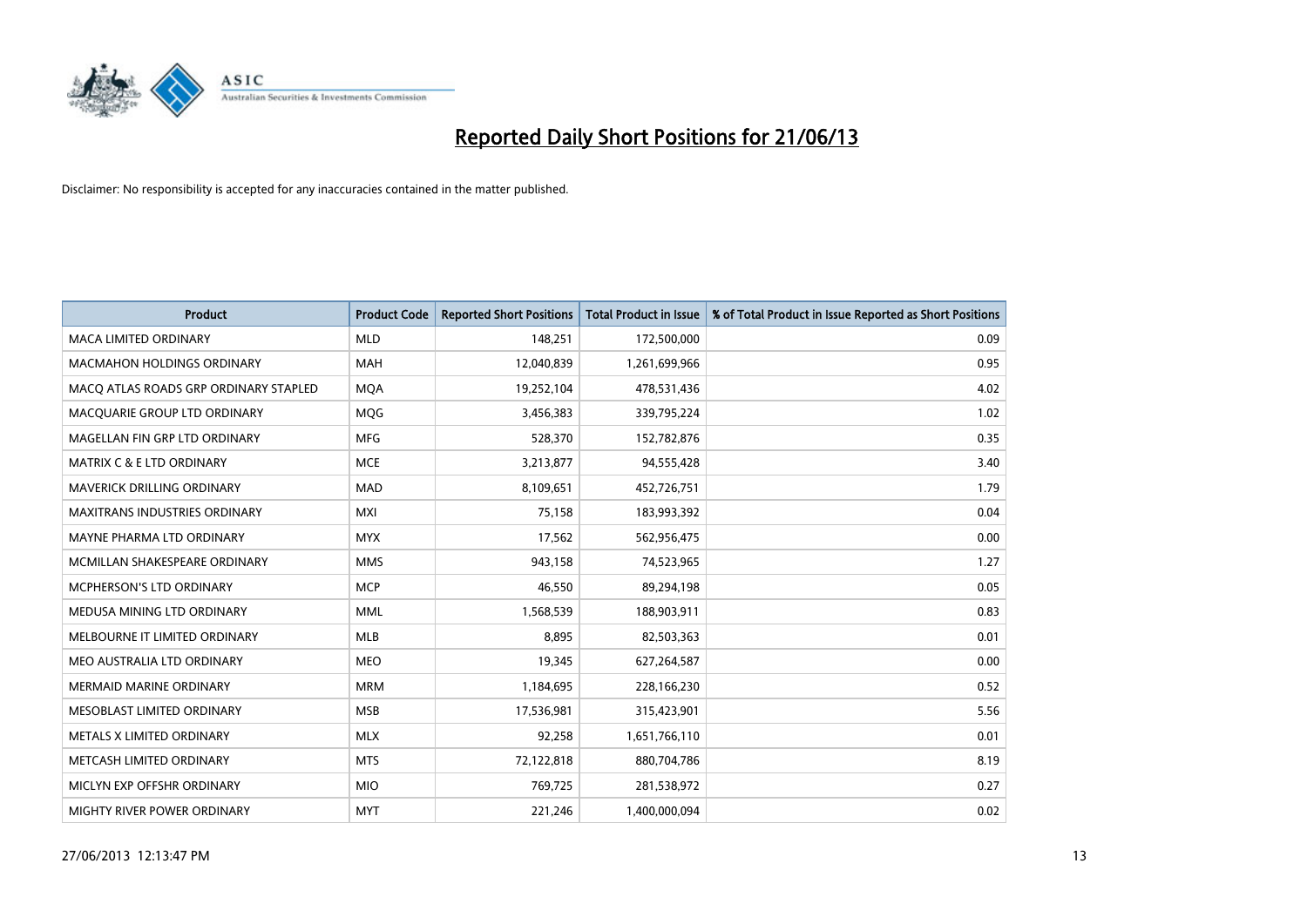

| <b>Product</b>                    | <b>Product Code</b> | <b>Reported Short Positions</b> | <b>Total Product in Issue</b> | % of Total Product in Issue Reported as Short Positions |
|-----------------------------------|---------------------|---------------------------------|-------------------------------|---------------------------------------------------------|
| MILLENNIUM MIN LTD ORDINARY       | <b>MOY</b>          | 1,000,000                       | 4,372,781,946                 | 0.02                                                    |
| MILTON CORPORATION ORDINARY       | <b>MLT</b>          | 12,800                          | 122,147,119                   | 0.01                                                    |
| MINCOR RESOURCES NL ORDINARY      | <b>MCR</b>          | 2,582,951                       | 188,208,274                   | 1.37                                                    |
| MINERAL DEPOSITS ORDINARY         | <b>MDL</b>          | 3,382,223                       | 83,538,786                    | 4.05                                                    |
| MINERAL RESOURCES, ORDINARY       | <b>MIN</b>          | 9,214,656                       | 185,987,992                   | 4.95                                                    |
| MIRABELA NICKEL LTD ORDINARY      | <b>MBN</b>          | 16,807,162                      | 876,801,147                   | 1.92                                                    |
| MIRVAC GROUP STAPLED SECURITIES   | <b>MGR</b>          | 9,075,880                       | 3,662,714,758                 | 0.25                                                    |
| MOLOPO ENERGY LTD ORDINARY        | <b>MPO</b>          | 857,708                         | 246,371,894                   | 0.35                                                    |
| MONADELPHOUS GROUP ORDINARY       | <b>MND</b>          | 11,009,576                      | 90,940,258                    | 12.11                                                   |
| MORTGAGE CHOICE LTD ORDINARY      | <b>MOC</b>          | 1,476,239                       | 123,431,282                   | 1.20                                                    |
| <b>MOUNT GIBSON IRON ORDINARY</b> | <b>MGX</b>          | 22,392,506                      | 1,090,584,232                 | 2.05                                                    |
| MULTIPLEX SITES SITES             | <b>MXUPA</b>        | 1,035                           | 4,500,000                     | 0.02                                                    |
| MURCHISON METALS LTD ORDINARY     | <b>MMX</b>          | 3,400,438                       | 450,497,346                   | 0.75                                                    |
| MYER HOLDINGS LTD ORDINARY        | <b>MYR</b>          | 82,304,422                      | 583,594,551                   | 14.10                                                   |
| <b>MYSTATE LIMITED ORDINARY</b>   | <b>MYS</b>          | 6,586                           | 87,153,047                    | 0.01                                                    |
| NATIONAL AUST, BANK ORDINARY      | <b>NAB</b>          | 11,490,551                      | 2,343,067,725                 | 0.49                                                    |
| NAVITAS LIMITED ORDINARY          | <b>NVT</b>          | 13,478,018                      | 375,367,918                   | 3.59                                                    |
| NEON ENERGY LIMITED ORDINARY      | <b>NEN</b>          | 1,781,209                       | 549,937,848                   | 0.32                                                    |
| NEW HOPE CORPORATION ORDINARY     | <b>NHC</b>          | 2,370,209                       | 830,563,352                   | 0.29                                                    |
| NEW NEWSCORP A NON-VOTING CDI DEF | <b>NNCLV</b>        | 2,454,091                       | 379,140,617                   | 0.65                                                    |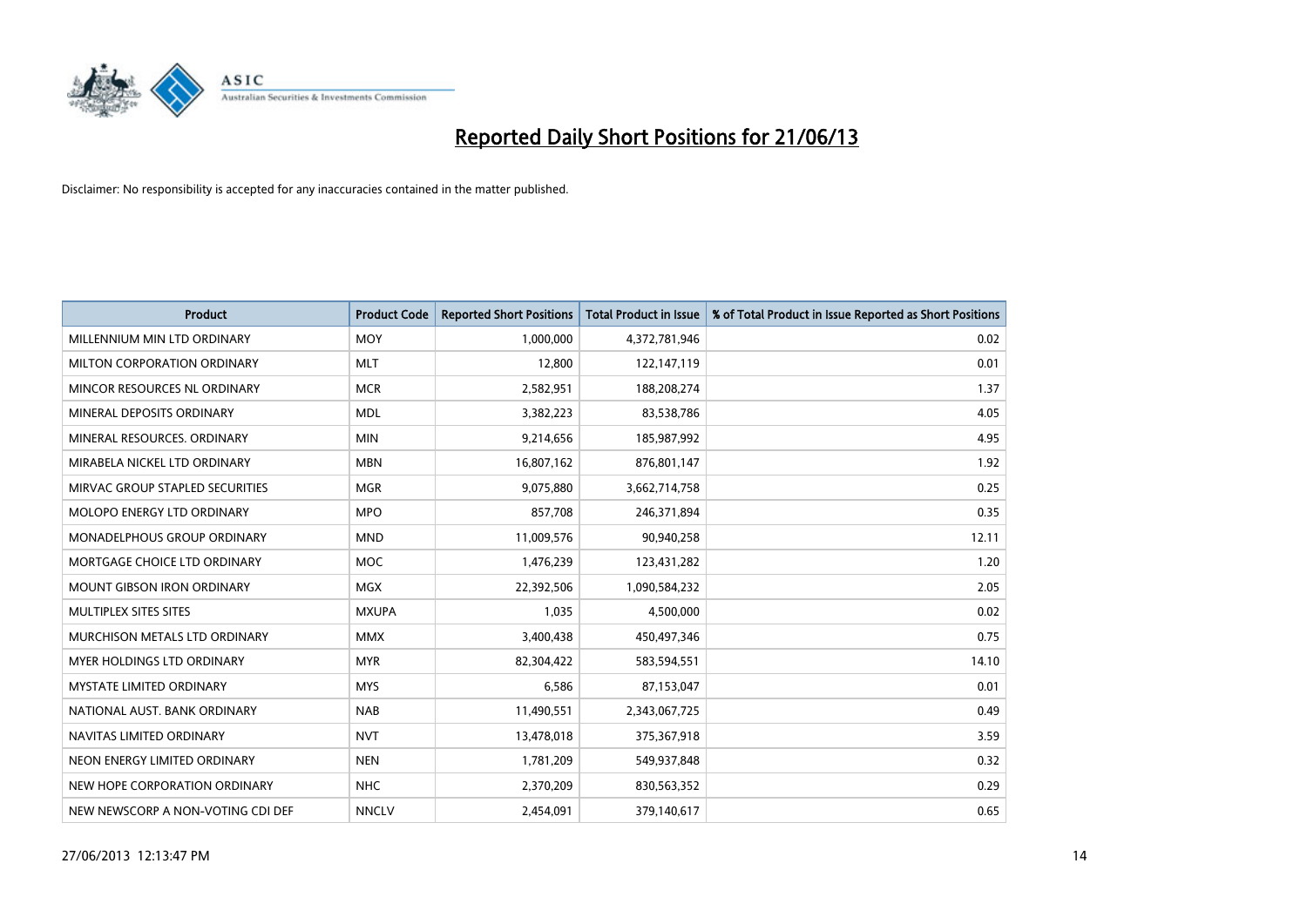

| <b>Product</b>                        | <b>Product Code</b> | <b>Reported Short Positions</b> | <b>Total Product in Issue</b> | % of Total Product in Issue Reported as Short Positions |
|---------------------------------------|---------------------|---------------------------------|-------------------------------|---------------------------------------------------------|
| NEW NEWSCORP B VOTING CDI DEF         | <b>NNC</b>          | 190,573                         | 199,630,238                   | 0.10                                                    |
| NEW STANDARD ENERGY ORDINARY          | <b>NSE</b>          | 427,423                         | 305,331,847                   | 0.14                                                    |
| NEWCREST MINING ORDINARY              | <b>NCM</b>          | 4,762,922                       | 766,510,971                   | 0.62                                                    |
| NEWS CORP A NON-VOTING CDI            | <b>NWSLV</b>        | 2,113,734                       | 1,516,712,125                 | 0.14                                                    |
| NEWS CORP B VOTING CDI                | <b>NWS</b>          | 1,256,008                       | 798,520,953                   | 0.16                                                    |
| NEXTDC LIMITED ORDINARY               | <b>NXT</b>          | 6,529,094                       | 173,102,288                   | 3.77                                                    |
| NEXUS ENERGY LIMITED ORDINARY         | <b>NXS</b>          | 13,261,618                      | 1,329,821,159                 | 1.00                                                    |
| NIB HOLDINGS LIMITED ORDINARY         | <b>NHF</b>          | 470,484                         | 439,004,182                   | 0.11                                                    |
| NIDO PETROLEUM ORDINARY               | <b>NDO</b>          | 42,500                          | 2,044,984,301                 | 0.00                                                    |
| NOBLE MINERAL RES ORDINARY            | <b>NMG</b>          | 2,385,726                       | 666,397,952                   | 0.36                                                    |
| NORFOLK GROUP ORDINARY                | <b>NFK</b>          | 50                              | 161,999,196                   | 0.00                                                    |
| NORTHERN IRON LTD ORDINARY            | <b>NFE</b>          | 1,617,501                       | 484,405,314                   | 0.33                                                    |
| NORTHERN STAR ORDINARY                | <b>NST</b>          | 7,152,019                       | 424,279,762                   | 1.69                                                    |
| NRW HOLDINGS LIMITED ORDINARY         | <b>NWH</b>          | 27,992,062                      | 278,888,011                   | 10.04                                                   |
| NUCOAL RESOURCES LTD ORDINARY         | <b>NCR</b>          | 150,000                         | 768,612,354                   | 0.02                                                    |
| NUFARM LIMITED ORDINARY               | <b>NUF</b>          | 14,649,958                      | 262,954,040                   | 5.57                                                    |
| OCEANAGOLD CORP. CHESS DEPOSITARY INT | <b>OGC</b>          | 1,004,123                       | 293,574,586                   | 0.34                                                    |
| OIL SEARCH LTD ORDINARY               | OSH                 | 12,640,237                      | 1,340,018,530                 | 0.94                                                    |
| OM HOLDINGS LIMITED ORDINARY          | OMH                 | 3,482,513                       | 733,423,337                   | 0.47                                                    |
| ORICA LIMITED ORDINARY                | ORI                 | 8,928,783                       | 366,868,401                   | 2.43                                                    |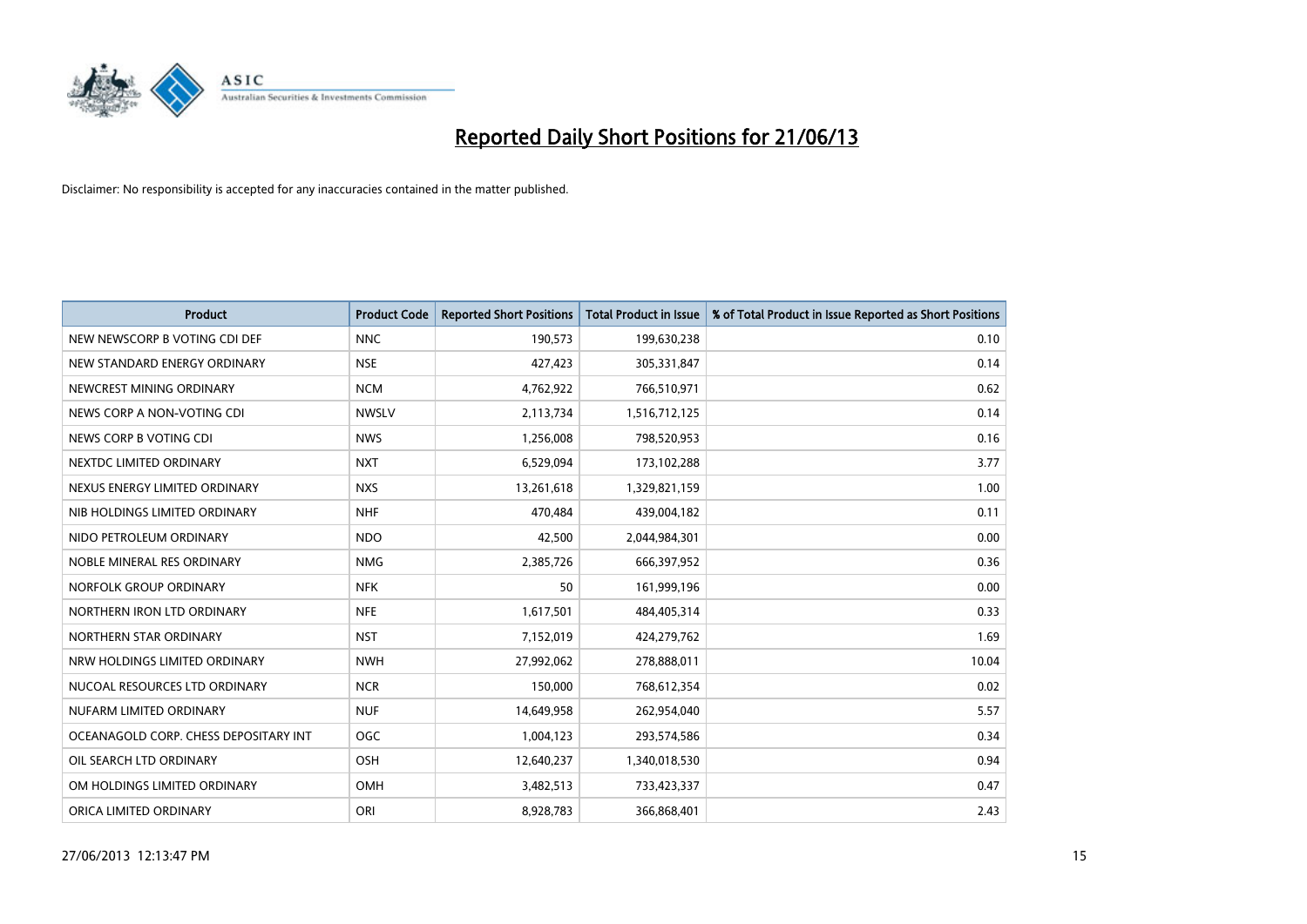

| Product                      | <b>Product Code</b> | <b>Reported Short Positions</b> | <b>Total Product in Issue</b> | % of Total Product in Issue Reported as Short Positions |
|------------------------------|---------------------|---------------------------------|-------------------------------|---------------------------------------------------------|
| ORIGIN ENERGY ORDINARY       | <b>ORG</b>          | 15,366,344                      | 1,097,961,871                 | 1.40                                                    |
| OROCOBRE LIMITED ORDINARY    | <b>ORE</b>          | 674,746                         | 117,745,140                   | 0.57                                                    |
| OROTONGROUP LIMITED ORDINARY | <b>ORL</b>          | 314,971                         | 40,880,902                    | 0.77                                                    |
| ORPHEUS ENERGY LTD ORDINARY  | <b>OEG</b>          | 67,200                          | 130,475,919                   | 0.05                                                    |
| OZ MINERALS ORDINARY         | OZL                 | 10,867,401                      | 303,470,022                   | 3.58                                                    |
| PACIFIC BRANDS ORDINARY      | <b>PBG</b>          | 14,319,522                      | 912,915,695                   | 1.57                                                    |
| PALADIN ENERGY LTD ORDINARY  | <b>PDN</b>          | 109,009,042                     | 837,187,808                   | 13.02                                                   |
| PANAUST LIMITED ORDINARY     | <b>PNA</b>          | 8,705,461                       | 619,084,930                   | 1.41                                                    |
| PANORAMIC RESOURCES ORDINARY | PAN                 | 617,036                         | 256,899,729                   | 0.24                                                    |
| PAPERLINX LIMITED ORDINARY   | <b>PPX</b>          | 48,006                          | 609,280,761                   | 0.01                                                    |
| PAPILLON RES LTD ORDINARY    | <b>PIR</b>          | 4,941,449                       | 336,978,210                   | 1.47                                                    |
| PATTIES FOODS LTD ORDINARY   | PFL                 | 5,427                           | 139,065,639                   | 0.00                                                    |
| PEET LIMITED ORDINARY        | <b>PPC</b>          | 5,061,514                       | 429,008,507                   | 1.18                                                    |
| PERILYA LIMITED ORDINARY     | PEM                 | 5,611                           | 769,316,426                   | 0.00                                                    |
| PERPETUAL LIMITED ORDINARY   | PPT                 | 2,201,625                       | 41,980,678                    | 5.24                                                    |
| PERSEUS MINING LTD ORDINARY  | PRU                 | 11,101,683                      | 457,962,088                   | 2.42                                                    |
| PHARMAXIS LTD ORDINARY       | <b>PXS</b>          | 7,314,152                       | 308,543,389                   | 2.37                                                    |
| PLATINUM ASSET ORDINARY      | <b>PTM</b>          | 4,335,644                       | 577,895,695                   | 0.75                                                    |
| PLATINUM AUSTRALIA ORDINARY  | <b>PLA</b>          | 836,127                         | 504,968,043                   | 0.17                                                    |
| PMI GOLD CORP CDI 1:1        | <b>PVM</b>          | 232,274                         | 155,308,266                   | 0.15                                                    |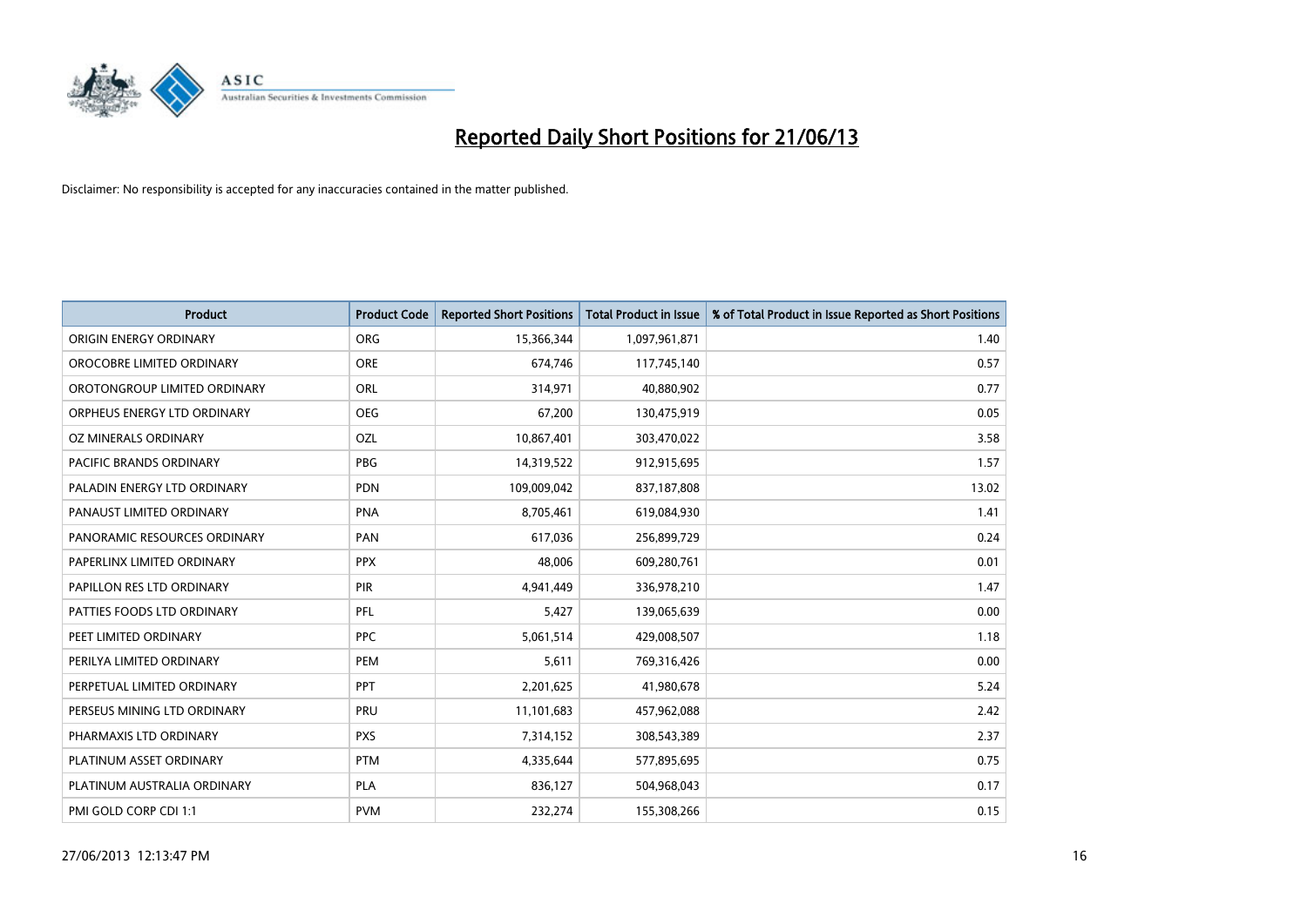

| <b>Product</b>                      | <b>Product Code</b> | <b>Reported Short Positions</b> | <b>Total Product in Issue</b> | % of Total Product in Issue Reported as Short Positions |
|-------------------------------------|---------------------|---------------------------------|-------------------------------|---------------------------------------------------------|
| <b>PMP LIMITED ORDINARY</b>         | <b>PMP</b>          | 28,840                          | 323,781,124                   | 0.01                                                    |
| PRANA BIOTECHNOLOGY ORDINARY        | <b>PBT</b>          | 19,000                          | 381,610,426                   | 0.00                                                    |
| PREMIER INVESTMENTS ORDINARY        | <b>PMV</b>          | 1,730,185                       | 155,260,478                   | 1.11                                                    |
| PRIMA BIOMED LTD ORDINARY           | <b>PRR</b>          | 343,262                         | 1,143,146,838                 | 0.03                                                    |
| PRIMARY HEALTH CARE ORDINARY        | <b>PRY</b>          | 22,638,332                      | 503,921,941                   | 4.49                                                    |
| PRIME MEDIA GRP LTD ORDINARY        | PRT                 | 24,484                          | 366,330,303                   | 0.01                                                    |
| PROGRAMMED ORDINARY                 | <b>PRG</b>          | 553,905                         | 118,179,696                   | 0.47                                                    |
| <b>QANTAS AIRWAYS ORDINARY</b>      | QAN                 | 28,017,587                      | 2,241,745,788                 | 1.25                                                    |
| OBE INSURANCE GROUP ORDINARY        | OBE                 | 50,700,851                      | 1,200,007,416                 | 4.23                                                    |
| ORXPHARMA LTD ORDINARY              | <b>QRX</b>          | 955,236                         | 144,785,606                   | 0.66                                                    |
| <b>QUBE HOLDINGS LTD ORDINARY</b>   | <b>QUB</b>          | 13,260,530                      | 928,965,547                   | 1.43                                                    |
| RAMELIUS RESOURCES ORDINARY         | <b>RMS</b>          | 4,117,477                       | 337,686,949                   | 1.22                                                    |
| RAMSAY HEALTH CARE ORDINARY         | <b>RHC</b>          | 1,887,363                       | 202,081,252                   | 0.93                                                    |
| RANGE RESOURCES LTD ORDINARY        | <b>RRS</b>          | 44,458                          | 2,853,862,345                 | 0.00                                                    |
| <b>RCG CORPORATION LTD ORDINARY</b> | <b>RCG</b>          | 4,828                           | 251,543,207                   | 0.00                                                    |
| <b>RCR TOMLINSON ORDINARY</b>       | <b>RCR</b>          | 2,776,036                       | 132,431,265                   | 2.10                                                    |
| <b>REA GROUP ORDINARY</b>           | <b>REA</b>          | 256,502                         | 131,714,699                   | 0.19                                                    |
| RECKON LIMITED ORDINARY             | <b>RKN</b>          | 465,417                         | 129,488,015                   | 0.36                                                    |
| <b>RED 5 LIMITED ORDINARY</b>       | <b>RED</b>          | 846,824                         | 135,488,008                   | 0.63                                                    |
| RED FORK ENERGY ORDINARY            | <b>RFE</b>          | 4,639,691                       | 388,551,719                   | 1.19                                                    |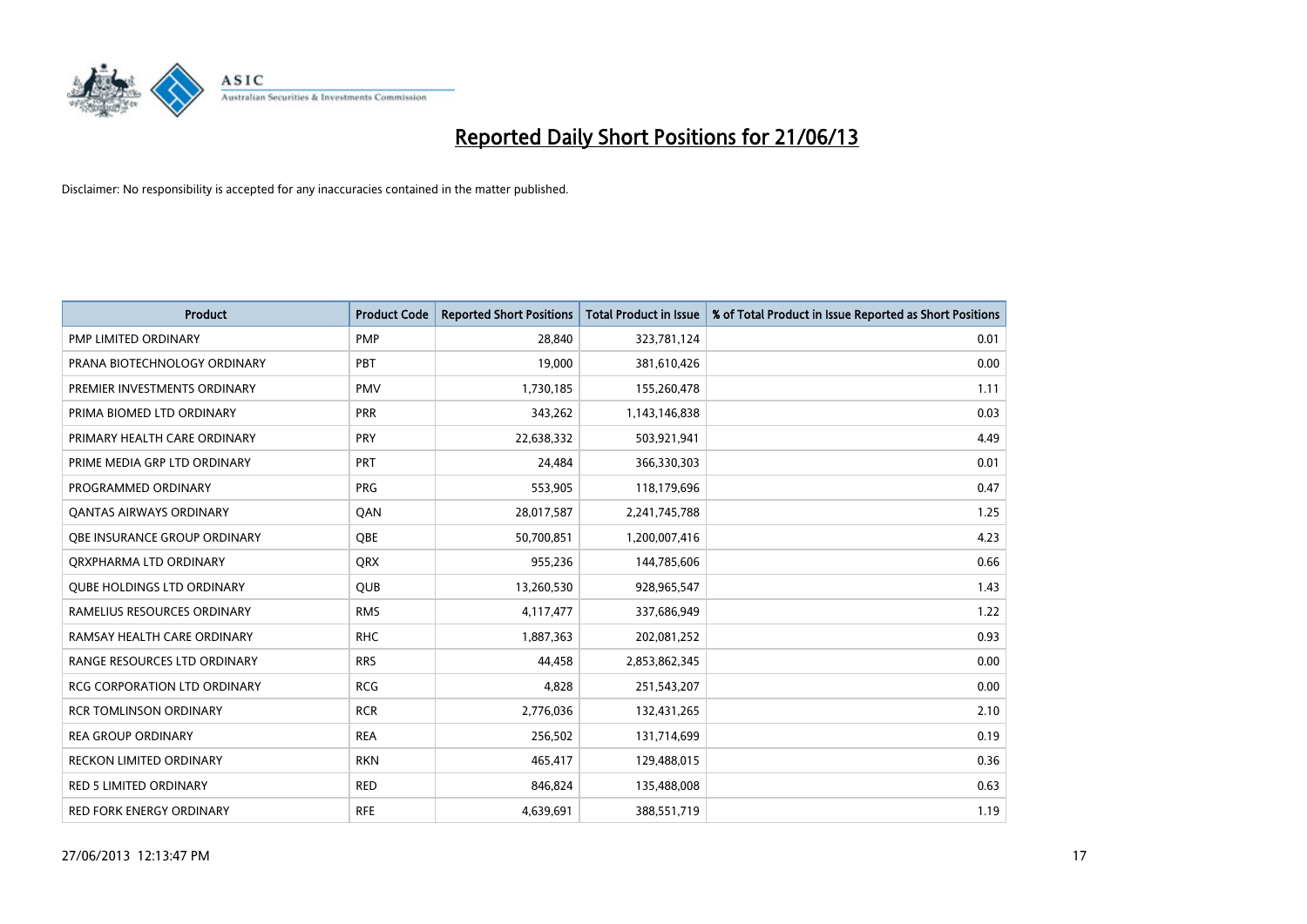

| Product                           | <b>Product Code</b> | <b>Reported Short Positions</b> | <b>Total Product in Issue</b> | % of Total Product in Issue Reported as Short Positions |
|-----------------------------------|---------------------|---------------------------------|-------------------------------|---------------------------------------------------------|
| REDBANK ENERGY LTD ORDINARY       | <b>AEJ</b>          | 13                              | 786,287                       | 0.00                                                    |
| <b>REDFLEX HOLDINGS ORDINARY</b>  | <b>RDF</b>          | 9,906                           | 110,762,310                   | 0.01                                                    |
| REECE AUSTRALIA LTD. ORDINARY     | <b>REH</b>          | 386                             | 99,600,000                    | 0.00                                                    |
| REED RESOURCES LTD ORDINARY       | <b>RDR</b>          | 139,796                         | 519,976,564                   | 0.03                                                    |
| <b>REGIS RESOURCES ORDINARY</b>   | <b>RRL</b>          | 17,193,215                      | 475,815,804                   | 3.61                                                    |
| RESMED INC CDI 10:1               | <b>RMD</b>          | 12,046,709                      | 1,556,242,300                 | 0.77                                                    |
| RESOLUTE MINING ORDINARY          | <b>RSG</b>          | 6,086,515                       | 640,994,224                   | 0.95                                                    |
| RESOURCE GENERATION ORDINARY      | <b>RES</b>          | 1,293                           | 284,698,002                   | 0.00                                                    |
| <b>RETAIL FOOD GROUP ORDINARY</b> | <b>RFG</b>          | 1,629,923                       | 130,277,856                   | 1.25                                                    |
| REX MINERALS LIMITED ORDINARY     | <b>RXM</b>          | 1,614,022                       | 188,907,284                   | 0.85                                                    |
| RHG LIMITED ORDINARY              | <b>RHG</b>          | 1,085                           | 308,483,177                   | 0.00                                                    |
| <b>RIALTO ENERGY ORDINARY</b>     | <b>RIA</b>          | 41                              | 682,929,991                   | 0.00                                                    |
| RIDLEY CORPORATION ORDINARY       | <b>RIC</b>          | 976,162                         | 307,817,071                   | 0.32                                                    |
| RIO TINTO LIMITED ORDINARY        | <b>RIO</b>          | 5,436,814                       | 435,758,720                   | 1.25                                                    |
| ROBUST RESOURCES ORDINARY         | <b>ROL</b>          | 244                             | 88,139,423                    | 0.00                                                    |
| ROC OIL COMPANY ORDINARY          | <b>ROC</b>          | 1,916,819                       | 683,235,552                   | 0.28                                                    |
| ROYAL WOLF HOLDINGS ORDINARY      | <b>RWH</b>          | 29,820                          | 100,387,052                   | 0.03                                                    |
| RURALCO HOLDINGS ORDINARY         | <b>RHL</b>          | 12,155                          | 55,019,284                    | 0.02                                                    |
| SAI GLOBAL LIMITED ORDINARY       | SAI                 | 16,103,394                      | 209,440,120                   | 7.69                                                    |
| SALMAT LIMITED ORDINARY           | <b>SLM</b>          | 63,617                          | 159,812,799                   | 0.04                                                    |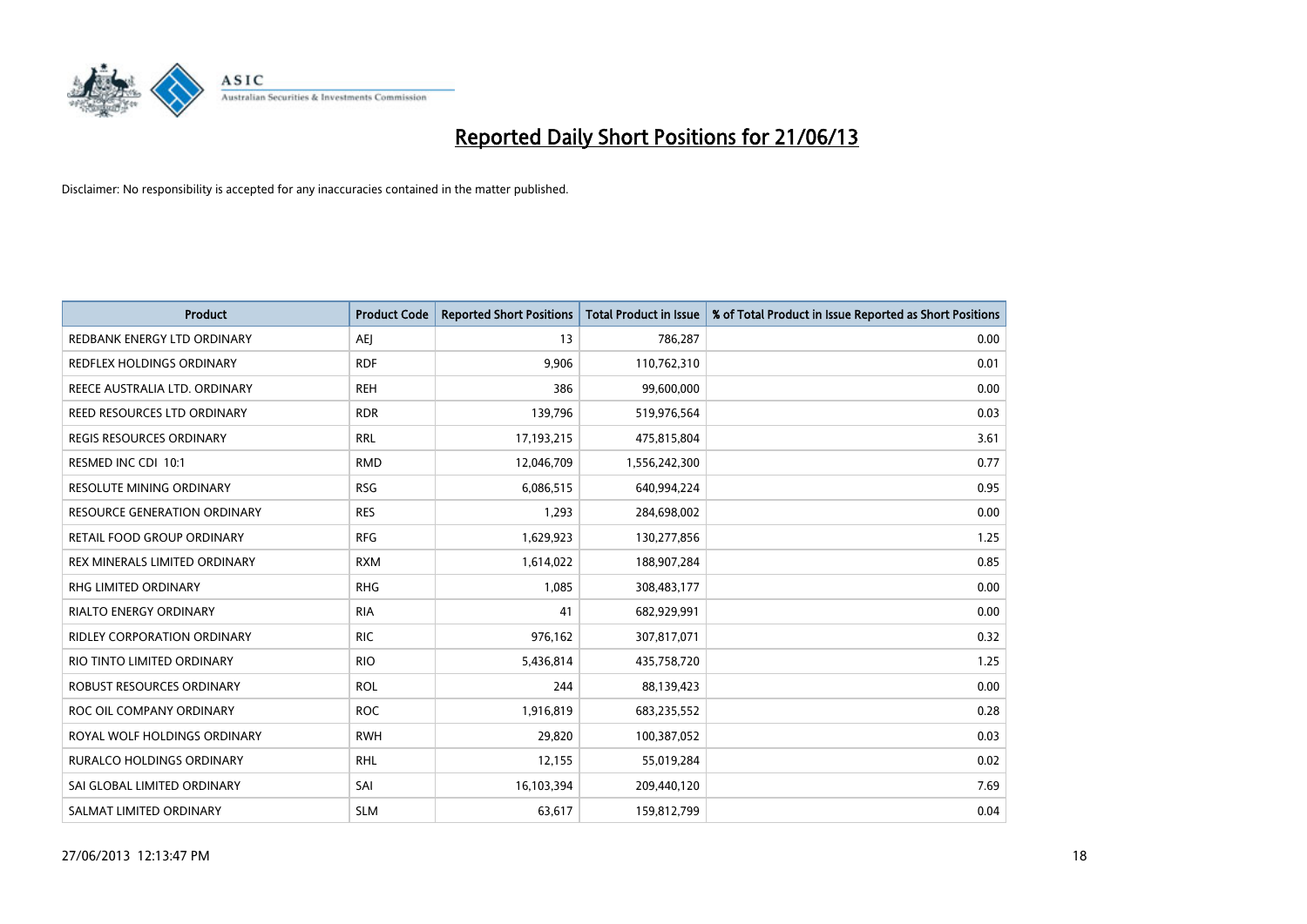

| <b>Product</b>                        | <b>Product Code</b> | <b>Reported Short Positions</b> | <b>Total Product in Issue</b> | % of Total Product in Issue Reported as Short Positions |
|---------------------------------------|---------------------|---------------------------------|-------------------------------|---------------------------------------------------------|
| SAMSON OIL & GAS LTD ORDINARY         | <b>SSN</b>          | 137,400                         | 2,229,165,163                 | 0.01                                                    |
| SANDFIRE RESOURCES ORDINARY           | <b>SFR</b>          | 3,999,155                       | 155,640,968                   | 2.57                                                    |
| SANTANA MINERALS LTD ORDINARY         | SMI                 | 488,715                         | 97,725,799                    | 0.50                                                    |
| SANTOS LTD ORDINARY                   | <b>STO</b>          | 4,430,318                       | 964,317,796                   | 0.46                                                    |
| SARACEN MINERAL ORDINARY              | SAR                 | 16,098,747                      | 595,263,186                   | 2.70                                                    |
| SCA PROPERTY GROUP STAPLED SECURITIES | <b>SCP</b>          | 32,081,340                      | 585,455,114                   | 5.48                                                    |
| SEDGMAN LIMITED ORDINARY              | <b>SDM</b>          | 736,164                         | 220,368,310                   | 0.33                                                    |
| SEEK LIMITED ORDINARY                 | <b>SEK</b>          | 20,546,408                      | 337,833,019                   | 6.08                                                    |
| SELECT HARVESTS ORDINARY              | <b>SHV</b>          | 95,478                          | 57,462,851                    | 0.17                                                    |
| SENEX ENERGY LIMITED ORDINARY         | SXY                 | 15,000,956                      | 1,140,804,837                 | 1.31                                                    |
| SERVCORP LIMITED ORDINARY             | SRV                 | 691                             | 98,432,275                    | 0.00                                                    |
| SERVICE STREAM ORDINARY               | <b>SSM</b>          | 477,216                         | 283,418,867                   | 0.17                                                    |
| SEVEN GROUP HOLDINGS ORDINARY         | <b>SVW</b>          | 3,256,166                       | 308,160,281                   | 1.06                                                    |
| SEVEN WEST MEDIA LTD ORDINARY         | <b>SWM</b>          | 6,257,235                       | 999,160,872                   | 0.63                                                    |
| SFG AUSTRALIA LTD ORDINARY            | <b>SFW</b>          | 710                             | 734,531,160                   | 0.00                                                    |
| SHINE CORPORATE ORDINARY              | SHJ                 | 40,000                          | 155,000,000                   | 0.03                                                    |
| SIGMA PHARMACEUTICAL ORDINARY         | <b>SIP</b>          | 8,518,447                       | 1,135,152,441                 | 0.75                                                    |
| SILEX SYSTEMS ORDINARY                | <b>SLX</b>          | 2,022,536                       | 170,249,150                   | 1.19                                                    |
| SILVER CHEF LIMITED ORDINARY          | <b>SIV</b>          | 38,256                          | 28,762,745                    | 0.13                                                    |
| SILVER LAKE RESOURCE ORDINARY         | <b>SLR</b>          | 15,736,807                      | 379,048,750                   | 4.15                                                    |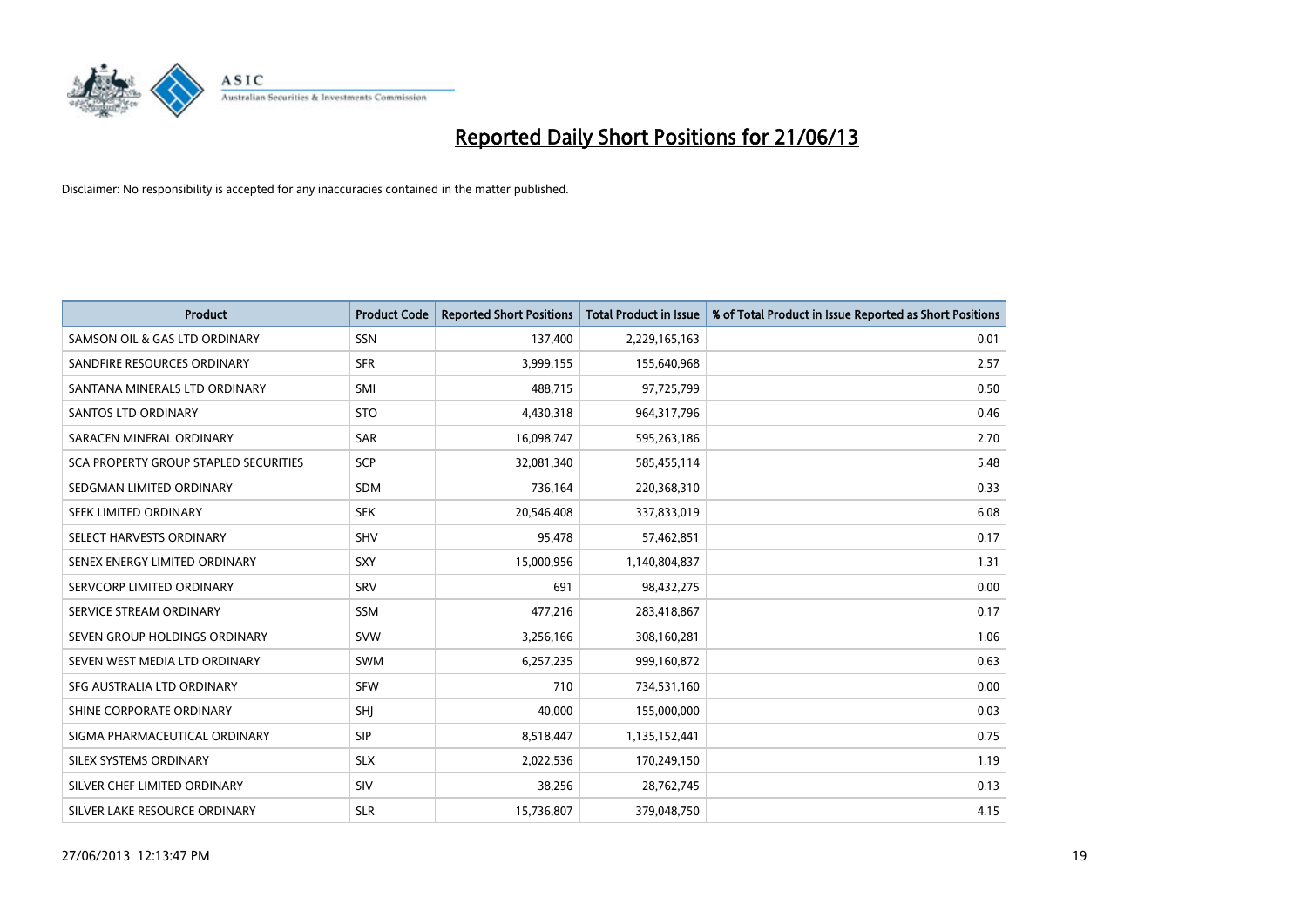

| <b>Product</b>                           | <b>Product Code</b> | <b>Reported Short Positions</b> | <b>Total Product in Issue</b> | % of Total Product in Issue Reported as Short Positions |
|------------------------------------------|---------------------|---------------------------------|-------------------------------|---------------------------------------------------------|
| SIMS METAL MGMT LTD ORDINARY             | SGM                 | 8,814,043                       | 204,309,387                   | 4.31                                                    |
| SINGAPORE TELECOMM. CHESS DEPOSITARY INT | SGT                 | 1,127,281                       | 190,396,091                   | 0.59                                                    |
| SIRIUS RESOURCES NL ORDINARY             | <b>SIR</b>          | 2,750,360                       | 224,870,167                   | 1.22                                                    |
| SIRTEX MEDICAL ORDINARY                  | <b>SRX</b>          | 667,612                         | 55,768,136                    | 1.20                                                    |
| SKILLED GROUP LTD ORDINARY               | <b>SKE</b>          | 4,276,675                       | 233,533,526                   | 1.83                                                    |
| <b>SKY NETWORK ORDINARY</b>              | <b>SKT</b>          | 229                             | 389,139,785                   | 0.00                                                    |
| <b>SLATER &amp; GORDON ORDINARY</b>      | <b>SGH</b>          | 17,864                          | 197,109,265                   | 0.01                                                    |
| SMS MANAGEMENT, ORDINARY                 | <b>SMX</b>          | 1,930,515                       | 69,378,477                    | 2.78                                                    |
| SONIC HEALTHCARE ORDINARY                | SHL                 | 10,462,710                      | 397,008,181                   | 2.64                                                    |
| SOUL PATTINSON (W.H) ORDINARY            | SOL                 | 44,496                          | 239,395,320                   | 0.02                                                    |
| SP AUSNET STAPLED SECURITIES             | SPN                 | 23,557,490                      | 3,367,543,113                 | 0.70                                                    |
| SPARK INFRASTRUCTURE STAPLED NOTE & UNIT | SKI                 | 50,057,549                      | 1,326,734,264                 | 3.77                                                    |
| SPDR 200 FUND ETF UNITS                  | <b>STW</b>          | 15,984                          | 46,351,346                    | 0.03                                                    |
| SPECIALTY FASHION ORDINARY               | <b>SFH</b>          | 1,505,235                       | 192,236,121                   | 0.78                                                    |
| ST BARBARA LIMITED ORDINARY              | <b>SBM</b>          | 22,131,765                      | 488,074,077                   | 4.53                                                    |
| STARPHARMA HOLDINGS ORDINARY             | SPL                 | 13,943,319                      | 283,814,948                   | 4.91                                                    |
| STHN CROSS MEDIA ORDINARY                | SXL                 | 9,275,870                       | 704,858,524                   | 1.32                                                    |
| STOCKLAND UNITS/ORD STAPLED              | SGP                 | 12,008,702                      | 2,305,750,747                 | 0.52                                                    |
| STRAITS RES LTD. ORDINARY                | <b>SRO</b>          | 31,522                          | 1,164,150,159                 | 0.00                                                    |
| STW COMMUNICATIONS ORDINARY              | SGN                 | 1,401,279                       | 403,828,512                   | 0.35                                                    |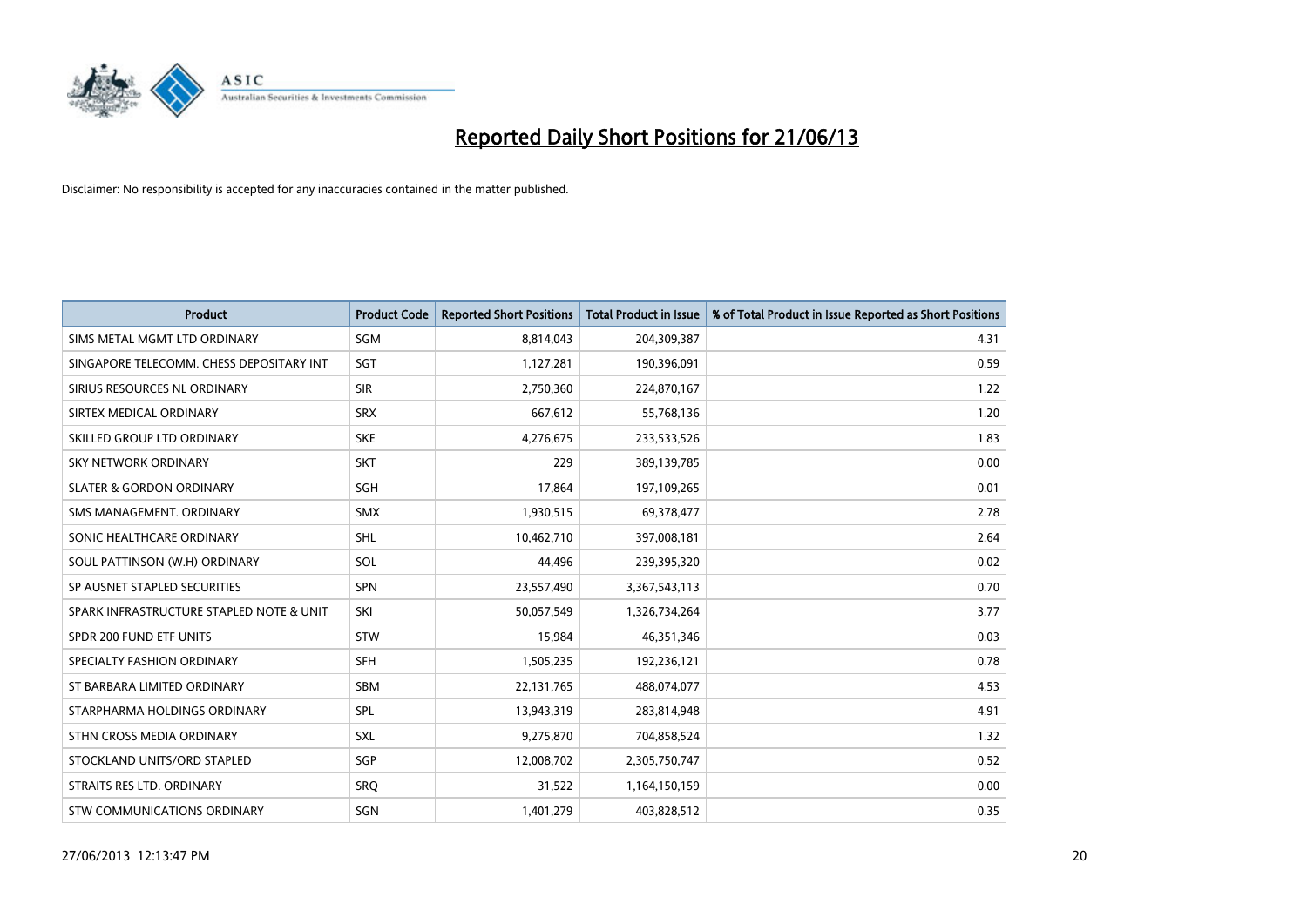

| <b>Product</b>                       | <b>Product Code</b> | <b>Reported Short Positions</b> | <b>Total Product in Issue</b> | % of Total Product in Issue Reported as Short Positions |
|--------------------------------------|---------------------|---------------------------------|-------------------------------|---------------------------------------------------------|
| SUNCORP GROUP LTD ORDINARY           | <b>SUN</b>          | 7,371,317                       | 1,286,600,980                 | 0.57                                                    |
| SUNDANCE ENERGY ORDINARY             | <b>SEA</b>          | 1,713,640                       | 460,785,024                   | 0.37                                                    |
| SUNDANCE RESOURCES ORDINARY          | <b>SDL</b>          | 51,216,900                      | 3,072,110,985                 | 1.67                                                    |
| SUNLAND GROUP LTD ORDINARY           | <b>SDG</b>          | 18,391                          | 189,417,674                   | 0.01                                                    |
| SUPER RET REP LTD ORDINARY           | SUL                 | 1,203,945                       | 196,472,811                   | 0.61                                                    |
| SYD AIRPORT STAPLED US PROHIBIT.     | SYD                 | 21,270,436                      | 1,861,210,782                 | 1.14                                                    |
| SYRAH RESOURCES ORDINARY             | <b>SYR</b>          | 685,209                         | 147,767,623                   | 0.46                                                    |
| TABCORP HOLDINGS LTD ORDINARY        | <b>TAH</b>          | 17,505,038                      | 744,885,690                   | 2.35                                                    |
| TANAMI GOLD NL ORDINARY              | <b>TAM</b>          | 545,068                         | 587,548,523                   | 0.09                                                    |
| TAP OIL LIMITED ORDINARY             | <b>TAP</b>          | 755,464                         | 241,608,606                   | 0.31                                                    |
| <b>TASSAL GROUP LIMITED ORDINARY</b> | <b>TGR</b>          | 217,812                         | 146,304,404                   | 0.15                                                    |
| <b>TATTS GROUP LTD ORDINARY</b>      | <b>TTS</b>          | 13,721,540                      | 1,402,708,406                 | 0.98                                                    |
| TECHNOLOGY ONE ORDINARY              | <b>TNE</b>          | 7,420                           | 306,745,955                   | 0.00                                                    |
| <b>TELECOM CORPORATION ORDINARY</b>  | <b>TEL</b>          | 12,514,878                      | 1,817,088,869                 | 0.69                                                    |
| TELSTRA CORPORATION, ORDINARY        | <b>TLS</b>          | 38,609,498                      | 12,443,074,357                | 0.31                                                    |
| TEN NETWORK HOLDINGS ORDINARY        | <b>TEN</b>          | 120,972,693                     | 2,586,970,845                 | 4.68                                                    |
| TERANGA GOLD CORP CDI 1:1            | <b>TGZ</b>          | 7,336                           | 133,275,603                   | 0.01                                                    |
| THE REJECT SHOP ORDINARY             | <b>TRS</b>          | 1,679,286                       | 28,808,248                    | 5.83                                                    |
| THORN GROUP LIMITED ORDINARY         | <b>TGA</b>          | 105,131                         | 147,712,799                   | 0.07                                                    |
| TIGER RESOURCES ORDINARY             | <b>TGS</b>          | 3,558,309                       | 674,770,269                   | 0.53                                                    |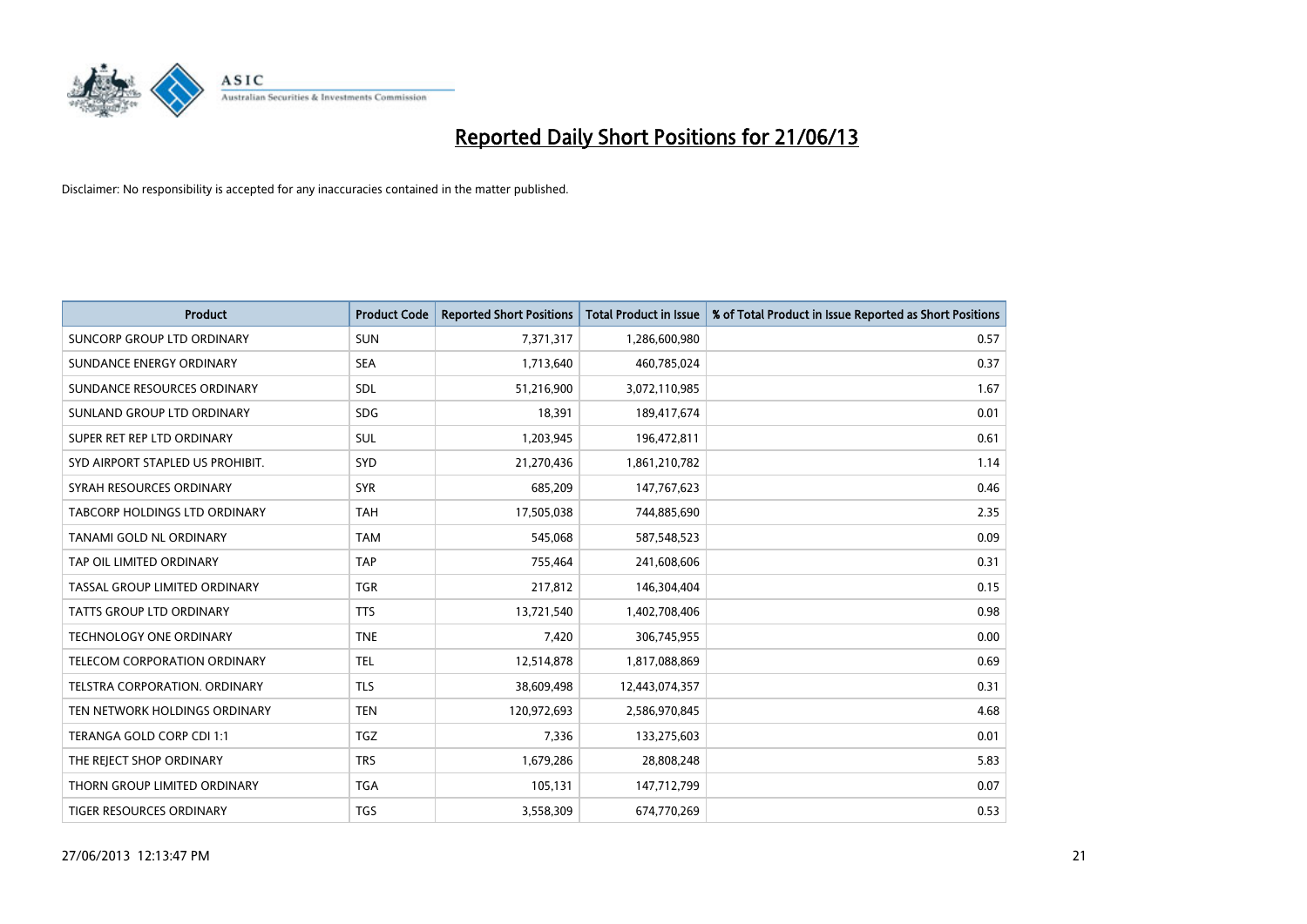

| <b>Product</b>                       | <b>Product Code</b> | <b>Reported Short Positions</b> | <b>Total Product in Issue</b> | % of Total Product in Issue Reported as Short Positions |
|--------------------------------------|---------------------|---------------------------------|-------------------------------|---------------------------------------------------------|
| TOLL HOLDINGS LTD ORDINARY           | <b>TOL</b>          | 36,764,977                      | 717,133,875                   | 5.13                                                    |
| TOX FREE SOLUTIONS ORDINARY          | <b>TOX</b>          | 955,256                         | 132,519,859                   | 0.72                                                    |
| TPG TELECOM LIMITED ORDINARY         | <b>TPM</b>          | 551,088                         | 793,808,141                   | 0.07                                                    |
| TRADE ME GROUP ORDINARY              | <b>TME</b>          | 316,544                         | 396,017,568                   | 0.08                                                    |
| <b>TRANSFIELD SERVICES ORDINARY</b>  | <b>TSE</b>          | 22,380,559                      | 512,457,716                   | 4.37                                                    |
| TRANSPACIFIC INDUST, ORDINARY        | <b>TPI</b>          | 2,796,986                       | 1,578,563,490                 | 0.18                                                    |
| TRANSURBAN GROUP TRIPLE STAPLED SEC. | <b>TCL</b>          | 3,997,552                       | 1,481,594,818                 | 0.27                                                    |
| TREASURY GROUP ORDINARY              | <b>TRG</b>          | 1,056                           | 23,070,755                    | 0.00                                                    |
| TREASURY WINE ESTATE ORDINARY        | <b>TWE</b>          | 17,075,900                      | 647,227,144                   | 2.64                                                    |
| TROY RESOURCES LTD ORDINARY          | <b>TRY</b>          | 5,491,666                       | 91,468,649                    | 6.00                                                    |
| UGL LIMITED ORDINARY                 | UGL                 | 14,013,233                      | 166,511,240                   | 8.42                                                    |
| UNILIFE CORPORATION CDI 6:1          | <b>UNS</b>          | 66,000                          | 265,761,396                   | 0.02                                                    |
| UXC LIMITED ORDINARY                 | <b>UXC</b>          | 925,540                         | 308,806,649                   | 0.30                                                    |
| <b>VILLAGE ROADSHOW LTD ORDINARY</b> | <b>VRL</b>          | 44,645                          | 159,477,712                   | 0.03                                                    |
| VIRGIN AUS HLDG LTD ORDINARY         | <b>VAH</b>          | 79,547,907                      | 2,581,231,776                 | 3.08                                                    |
| VIRTUS HEALTH LTD ORDINARY           | <b>VRT</b>          | 331,531                         | 79,536,601                    | 0.42                                                    |
| VNGD AUS SHARES ETF UNITS            | <b>VAS</b>          | 772                             | 6,233,376                     | 0.01                                                    |
| <b>VOCUS COMMS LTD ORDINARY</b>      | VOC                 | 86,848                          | 78,539,890                    | 0.11                                                    |
| WARRNAMBOOL CHEESE ORDINARY          | <b>WCB</b>          | 471                             | 55,246,173                    | 0.00                                                    |
| WATPAC LIMITED ORDINARY              | <b>WTP</b>          | 135,774                         | 184,332,526                   | 0.07                                                    |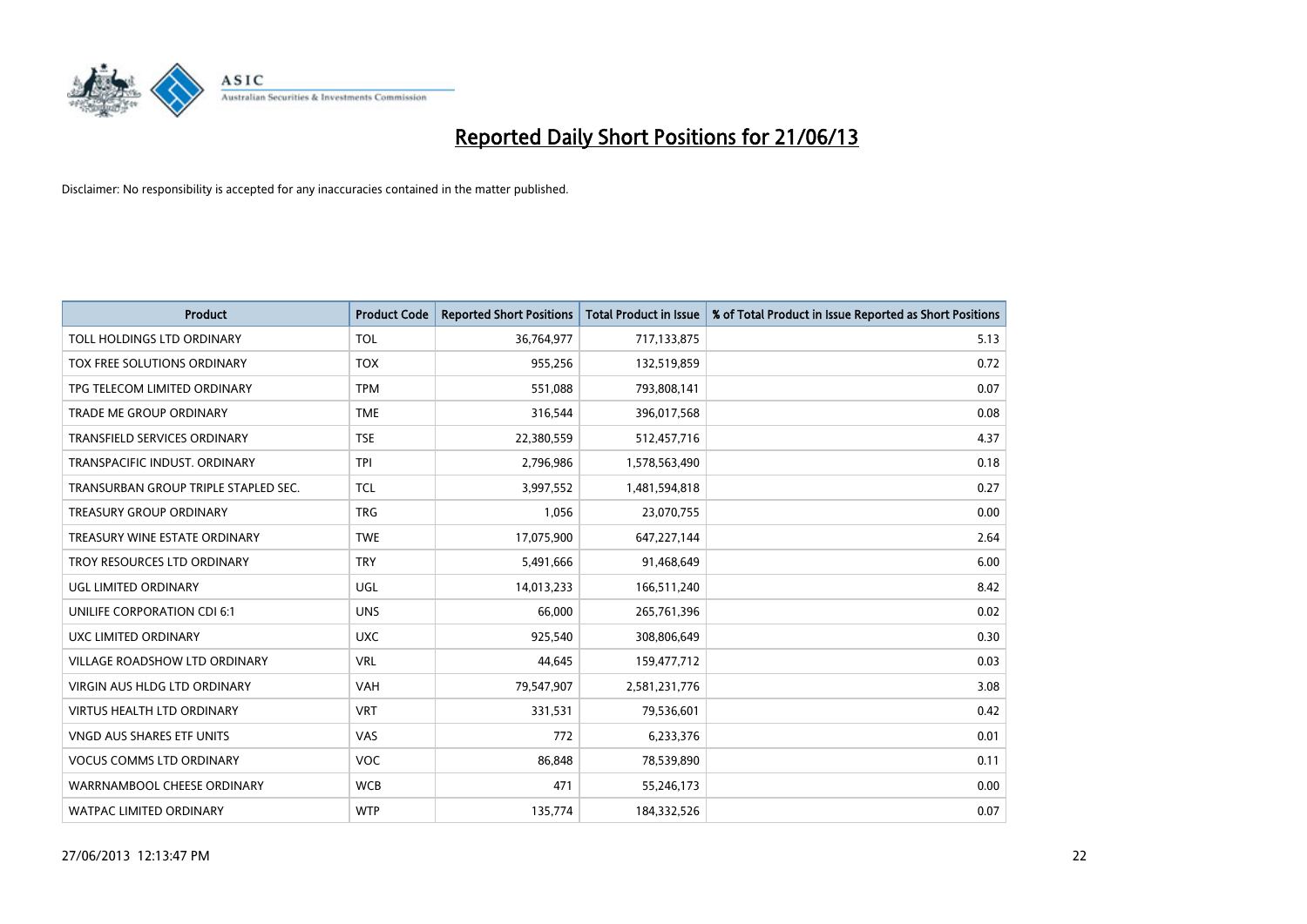

| <b>Product</b>                         | <b>Product Code</b> | <b>Reported Short Positions</b> | <b>Total Product in Issue</b> | % of Total Product in Issue Reported as Short Positions |
|----------------------------------------|---------------------|---------------------------------|-------------------------------|---------------------------------------------------------|
| <b>WDS LIMITED ORDINARY</b>            | <b>WDS</b>          | $\overline{7}$                  | 144,740,614                   | 0.00                                                    |
| WEBJET LIMITED ORDINARY                | <b>WEB</b>          | 1,187,342                       | 79,397,959                    | 1.50                                                    |
| WESFARMERS LIMITED ORDINARY            | <b>WES</b>          | 23,647,165                      | 1,006,669,957                 | 2.35                                                    |
| WESFARMERS LIMITED PARTIALLY PROTECTED | <b>WESN</b>         | 36,101                          | 150,523,641                   | 0.02                                                    |
| WESTERN AREAS LTD ORDINARY             | <b>WSA</b>          | 17,298,224                      | 196,843,803                   | 8.79                                                    |
| WESTERN DESERT RES. ORDINARY           | <b>WDR</b>          | 2,004,830                       | 360,853,631                   | 0.56                                                    |
| WESTFIELD GROUP ORD/UNIT STAPLED SEC   | <b>WDC</b>          | 5,838,464                       | 2,194,138,450                 | 0.27                                                    |
| WESTFIELD RETAIL TST UNIT STAPLED      | <b>WRT</b>          | 7,909,952                       | 3,054,166,195                 | 0.26                                                    |
| <b>WESTPAC BANKING CORP ORDINARY</b>   | <b>WBC</b>          | 26,349,080                      | 3,103,729,084                 | 0.85                                                    |
| WHITE ENERGY COMPANY ORDINARY          | <b>WEC</b>          | 156,429                         | 322,974,494                   | 0.05                                                    |
| WHITEHAVEN COAL ORDINARY               | <b>WHC</b>          | 120,723,326                     | 1,025,635,023                 | 11.77                                                   |
| WHK GROUP LIMITED ORDINARY             | <b>WHG</b>          | 1,942,181                       | 265,200,652                   | 0.73                                                    |
| WIDE BAY AUST LTD ORDINARY             | <b>WBB</b>          | 5,736                           | 36,238,600                    | 0.02                                                    |
| WINDIMURRA VANADIUM ORDINARY           | <b>WVL</b>          | 20,461                          | 19,284,366                    | 0.11                                                    |
| WOODSIDE PETROLEUM ORDINARY            | <b>WPL</b>          | 2,010,307                       | 823,910,657                   | 0.24                                                    |
| WOOLWORTHS LIMITED ORDINARY            | <b>WOW</b>          | 7,107,583                       | 1,245,641,610                 | 0.57                                                    |
| <b>WORLEYPARSONS LTD ORDINARY</b>      | <b>WOR</b>          | 6,235,433                       | 243,153,065                   | 2.56                                                    |
| WOTIF.COM HOLDINGS ORDINARY            | <b>WTF</b>          | 19,236,783                      | 211,736,244                   | 9.09                                                    |
| <b>XERO LTD ORDINARY</b>               | <b>XRO</b>          | 1,997                           | 117,219,111                   | 0.00                                                    |
| YANCOAL AUST LTD CVR SHARES            | <b>YALN</b>         | 5,589                           | 87,645,184                    | 0.01                                                    |